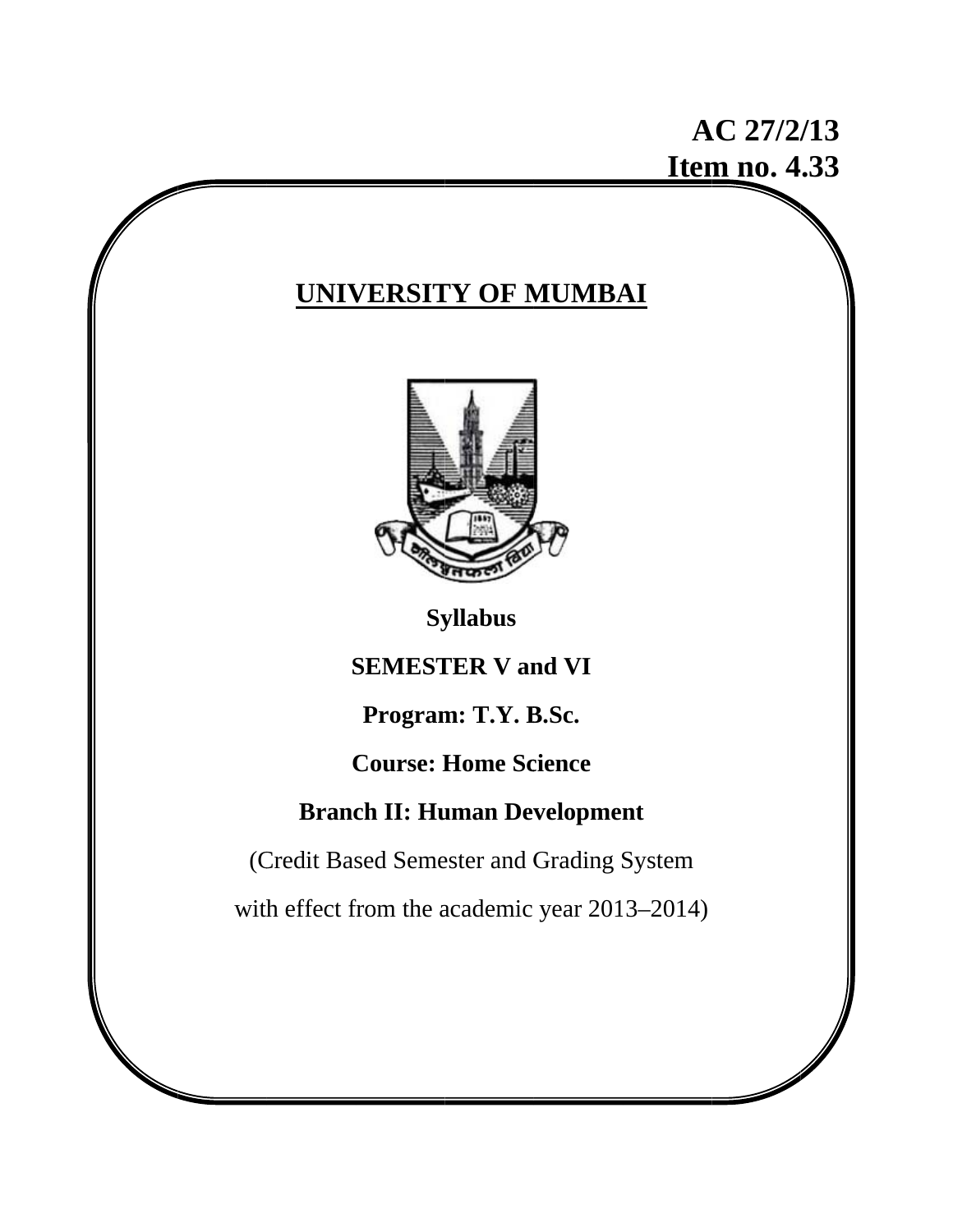## **T. Y. B. Sc. (HOME SCIENCE)**

## **SEMESTER V**

## **BRANCH II: HUMAN DEVELOPMENT**

| <b>Course</b><br>Code | <b>Title</b>                                                                        | <b>Internal</b><br><b>Assessment</b><br><b>Marks</b> | <b>Semester End</b><br><b>Examination</b> | <b>Total</b><br>marks | Periods/week   | <b>Credits</b> |
|-----------------------|-------------------------------------------------------------------------------------|------------------------------------------------------|-------------------------------------------|-----------------------|----------------|----------------|
| <b>USHSII501</b>      | Counselling and<br><b>Psychological Testing</b>                                     | 40                                                   | 60                                        | 100                   | 3              | 3              |
| <b>USHSII502</b>      | Curriculum Planning for<br>Preschools                                               | 40                                                   | 60                                        | 100                   | 3              | 3              |
| USHSII503             | Human Exceptionality                                                                | 40                                                   | 60                                        | 100                   | 3              | 3              |
| USHSII504             | Administration of schools<br>and other Human<br><b>Development Agencies</b>         | 40                                                   | 60                                        | 100                   | $\overline{3}$ | $\overline{2}$ |
| USHSII505             | Family Relations and<br>Family Welfare                                              | 40                                                   | 60                                        | 100                   | 3              | $\overline{2}$ |
| <b>USHSII506</b>      | Part A: Social Psychology                                                           | 40                                                   | 60                                        | 100                   | 3              | 3              |
|                       | Part B: Theories of Human<br>Behaviour and<br>Development                           | 40                                                   | 60                                        | 100                   | 3              |                |
| USHSIIP501            | Part A: Developmentally<br>Appropriate Practice III                                 |                                                      | 25                                        | 25                    | 3              |                |
|                       | Part B: Exceptional<br>Children                                                     |                                                      | 25                                        | 25                    | $\overline{2}$ | 4              |
|                       | Part C: Administration of<br>schools and other Human<br><b>Development Agencies</b> |                                                      | 25                                        | 25                    | $\overline{2}$ |                |
|                       | Part D: Children's<br>Literature                                                    |                                                      | 25                                        | 25                    | $\overline{2}$ |                |
|                       |                                                                                     |                                                      |                                           | 800                   | 30             | 20             |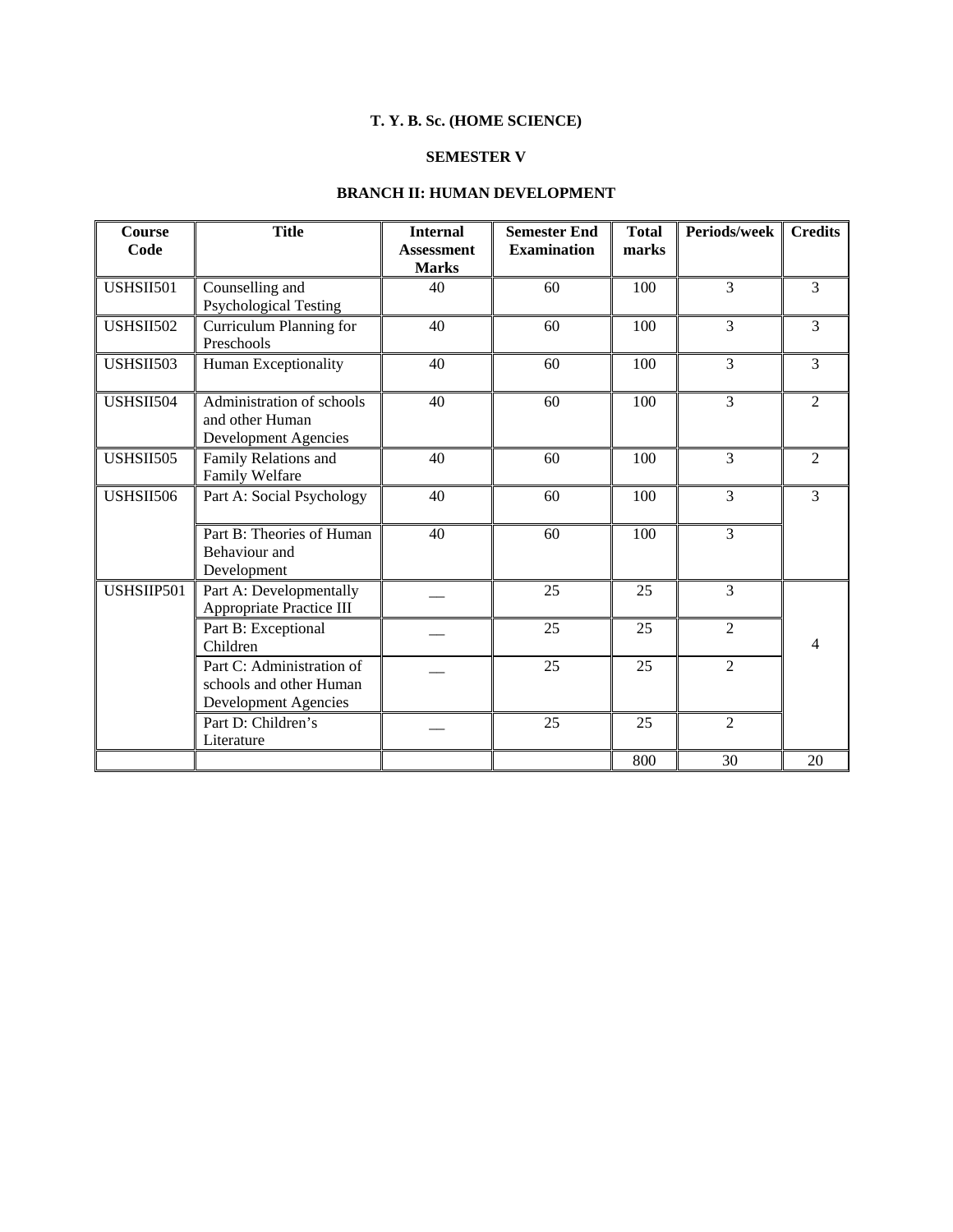| Course Code | Title                                                 | <b>Periods/week</b> | <b>Marks</b> | <b>Credits</b> |
|-------------|-------------------------------------------------------|---------------------|--------------|----------------|
| USHSII501   | <b>COUNSELING AND PSYCHOLOGICAL</b><br><b>TESTING</b> |                     | 100          |                |

- To introduce students to key concepts in counseling.
- To have students construct knowledge about the counseling process and related professional skills.
- To familiarize students with selected child and adolescent counseling
	- methods/approaches/models/specializations.

| <b>Course Content</b> |                                                                                                                                                           |    |
|-----------------------|-----------------------------------------------------------------------------------------------------------------------------------------------------------|----|
| Unit I                | Definitions of Professional Counseling and Goals of Counseling; Types of Mental<br>Health Professionals; and, Relevance and Need for Counseling Children, | 15 |
|                       | <b>Adolescents, and Adults</b>                                                                                                                            |    |
|                       | <b>Classic and/or exemplary definitions</b>                                                                                                               |    |
|                       | Key ideas; Illustration of key ideas (using transcripts of counseling)                                                                                    |    |
|                       | <b>Goals of counseling</b>                                                                                                                                |    |
|                       | <b>Mental Health Professionals and Services</b>                                                                                                           |    |
|                       | Difference between counseling, clinical psychology, and psychiatry; distinguishing                                                                        |    |
|                       | counseling from psychotherapy                                                                                                                             |    |
|                       | Types of Mental health professionals                                                                                                                      |    |
|                       | <b>Relevance and Need for Counseling</b>                                                                                                                  |    |
|                       | Indicators of distress in children, adolescents, and adults                                                                                               |    |
|                       | Developmental concerns/challenges in childhood, adolescence, and adulthood<br>Challenges/problems faced by children, adolescents, and adults that are not |    |
|                       | developmental in nature (e.g, physical abuse, sexual abuse)                                                                                               |    |
|                       | Characteristics of current society that accentuate the need for professional counseling                                                                   |    |
|                       | services for children, adolescents, and adults; environmental challenges that children,                                                                   |    |
|                       | adolescents, and adults face                                                                                                                              |    |
| Unit II               | The Counseling Process and Adaptations for Children/Adolescents                                                                                           | 15 |
|                       | Number and Variety of Counseling Techniques/Approaches/Methods                                                                                            |    |
|                       | Preparing for the counseling interview                                                                                                                    |    |
|                       | Arranging the physical space                                                                                                                              |    |
|                       | Creating an optimal socioemotional space                                                                                                                  |    |
|                       | What are some things to consider during the first interview?                                                                                              |    |
|                       | Children's resistance to counseling; steps to overcome children's resistance                                                                              |    |
|                       | First interview goals and observations                                                                                                                    |    |
|                       | A general model for counseling                                                                                                                            |    |
|                       | Step 1: Defining the problem through active listening                                                                                                     |    |
|                       | Step 2: Clarifying the child's expectations                                                                                                               |    |
|                       | Step 3: Exploring what has been done to solve the problem                                                                                                 |    |
|                       | Step 4: Exploring what new things could be done to solve the problem                                                                                      |    |
|                       | Step 5: Obtaining a commitment to try one of the problem-solving ideas                                                                                    |    |
|                       | Step 6: Closing the counseling interview/terminating the counseling sessions                                                                              |    |
|                       | <b>Questions counselors ask</b><br>What types of questions should the counselor use?                                                                      |    |
|                       | How can silences be used in counseling?                                                                                                                   |    |
|                       | Should counselors give advice?                                                                                                                            |    |
|                       | Should counselors give information?                                                                                                                       |    |
|                       | What about the issue of confidentiality?                                                                                                                  |    |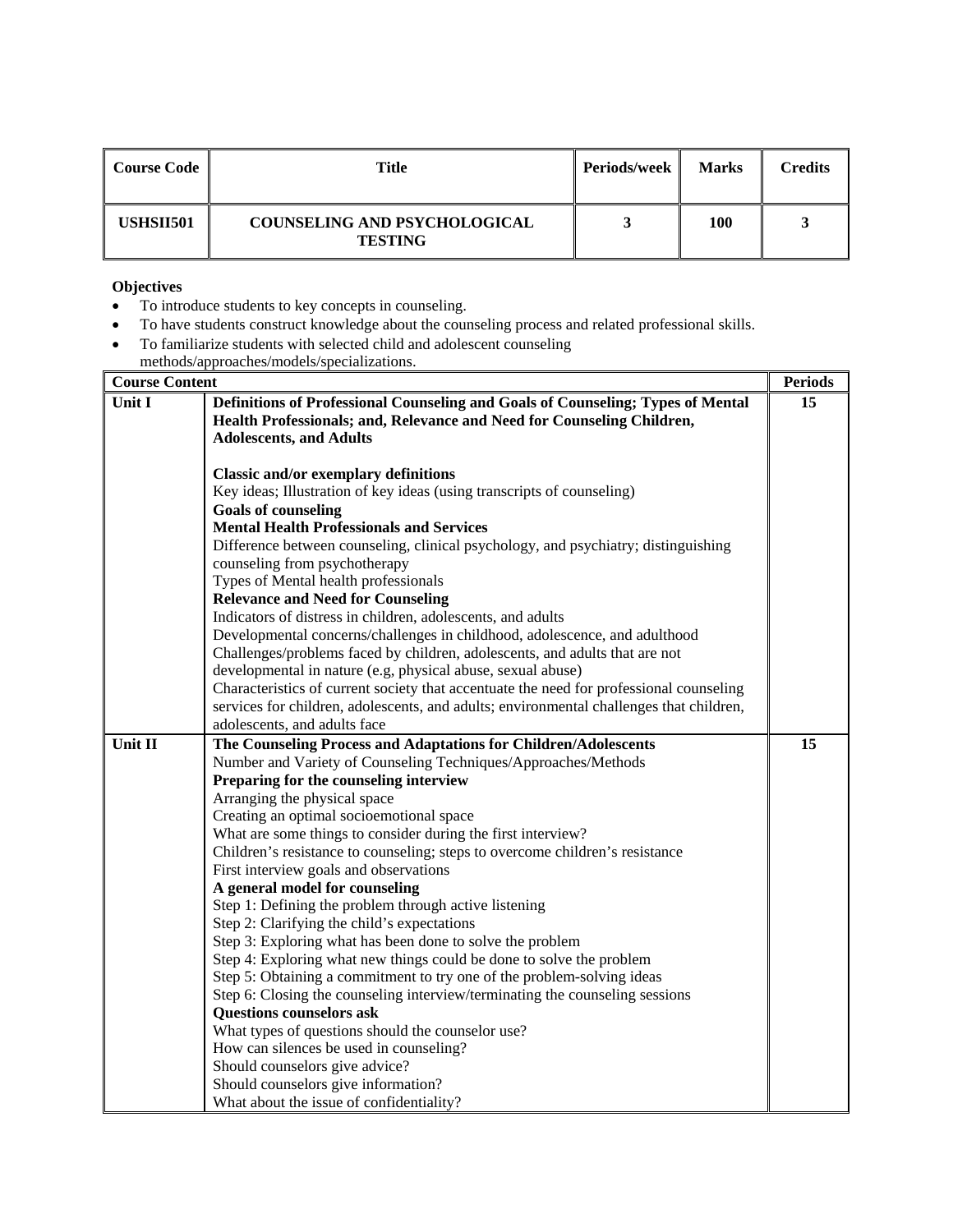| Unit III | Selected Counseling Techniques/Approaches Especially Suitable for Use with | 15 |
|----------|----------------------------------------------------------------------------|----|
|          | <b>School Children and Adolescents</b>                                     |    |
|          | <b>Individual Counseling Methods</b>                                       |    |
|          | Carl Roger's Person-CenteredCounseling                                     |    |
|          | Solution-Focused Brief Counseling (SFBC)                                   |    |
|          | Play Therapy                                                               |    |
|          | <b>Group Counseling</b>                                                    |    |
|          | Group leadership skills                                                    |    |
|          | Steps in group counseling                                                  |    |
|          | <b>Professional School Counseling</b>                                      |    |
|          | Distinguishing School Counseling from General Counseling                   |    |
|          | Advancements in the Conceptualization of School Counseling:                |    |
|          | Norman Gysber's Developmentally Comprehensive School Counseling Model      |    |
|          | ASCA-Promoted Comprehensive School Counseling Programs                     |    |
|          | Role of the professional school counselor                                  |    |

Corey, G. (2004). *Theory and practice of group counseling.acific* Grove, CA: Brooks/Cole.

Capuzzi, D., & Gross, D. A. (1999).*Counseling and psychotherapy.Theories and interventions*.NJ: Prentice-Hall.

George, R. L., &Cristiani, T. L. (1995).*Counseling: Theory and practice*. Boston: Allyn& Bacon.

Gibson, R. L., & Mitchell, M. H. (1999).*Introduction to counseling and guidance*.New Jersey: Prentice-Hall. Hornby, G., Hall, C., & Hall, C. (2003).*Counseling pupils in schools: Skills and strategies for teachers*. London: Routledge-Falmer.

Kotler, J. A. (2004). *Introduction to therapeutic counseling.Voices from the field* (5th edition).Pacific Grove, CA: Brooks/Cole.

Lakshmi, K. S. (2000). *Encyclopedia of guidance and counselling*(4th volume).New Delhi: Mittal.

Thompson, C., Rudolph, L. B., Henderson, D. (2004). *Counseling children*. Australia: Brooks/Cole.

| Course<br>Code | <b>Title</b>                              | Periods/week | <b>Marks</b> | <b>Credits</b> |
|----------------|-------------------------------------------|--------------|--------------|----------------|
| USHSII502      | <b>CURRICULUM PLANNING FOR PRESCHOOLS</b> |              | 100          |                |

- To help students develop an understanding of developmentally-appropriate teaching-learning practices to be used in preschools.
- To introduce to students the historic overview of educators and approaches/curriculum models in early childhood education.
- To have students develop an understanding of play in child's learning and structuring the preschool environment.
- To have students develop an understanding of the role of environment in child's learning and behaviour including schedules, materials, arrangement of learning activities indoor and outdoor, and centre-based learning.

| <b>Course Content</b> |                                                                                                 | <b>Periods</b> |
|-----------------------|-------------------------------------------------------------------------------------------------|----------------|
| Unit I                | <b>Developmentally Appropriate Practices</b>                                                    | 15             |
|                       | NAEYC: Basic principles of developmentally appropriate practices: child-adult ratio,            |                |
|                       | group size, mixed-age grouping, child-adult interaction, staff qualifications, and roles of     |                |
|                       | children and adults.                                                                            |                |
|                       | <b>Curriculum:</b> Meaning and definition of curriculum, components of a good curriculum,       |                |
|                       | purposes of planning (general goals, instructional objectives)                                  |                |
|                       | <b>Scheduling</b>                                                                               |                |
|                       | Components of the schedule: activity time, large group activities and small group               |                |
|                       | activities, outdoor activities, clean up, meals, nap and rest, transitions.                     |                |
|                       | Guidelines for program scheduling: alternating active and quiet times, balancing child-         |                |
|                       | initiated and teacher-initiated activities, activity level of the children, developmental level |                |
|                       | of children, arrival of children, seasonal considerations.                                      |                |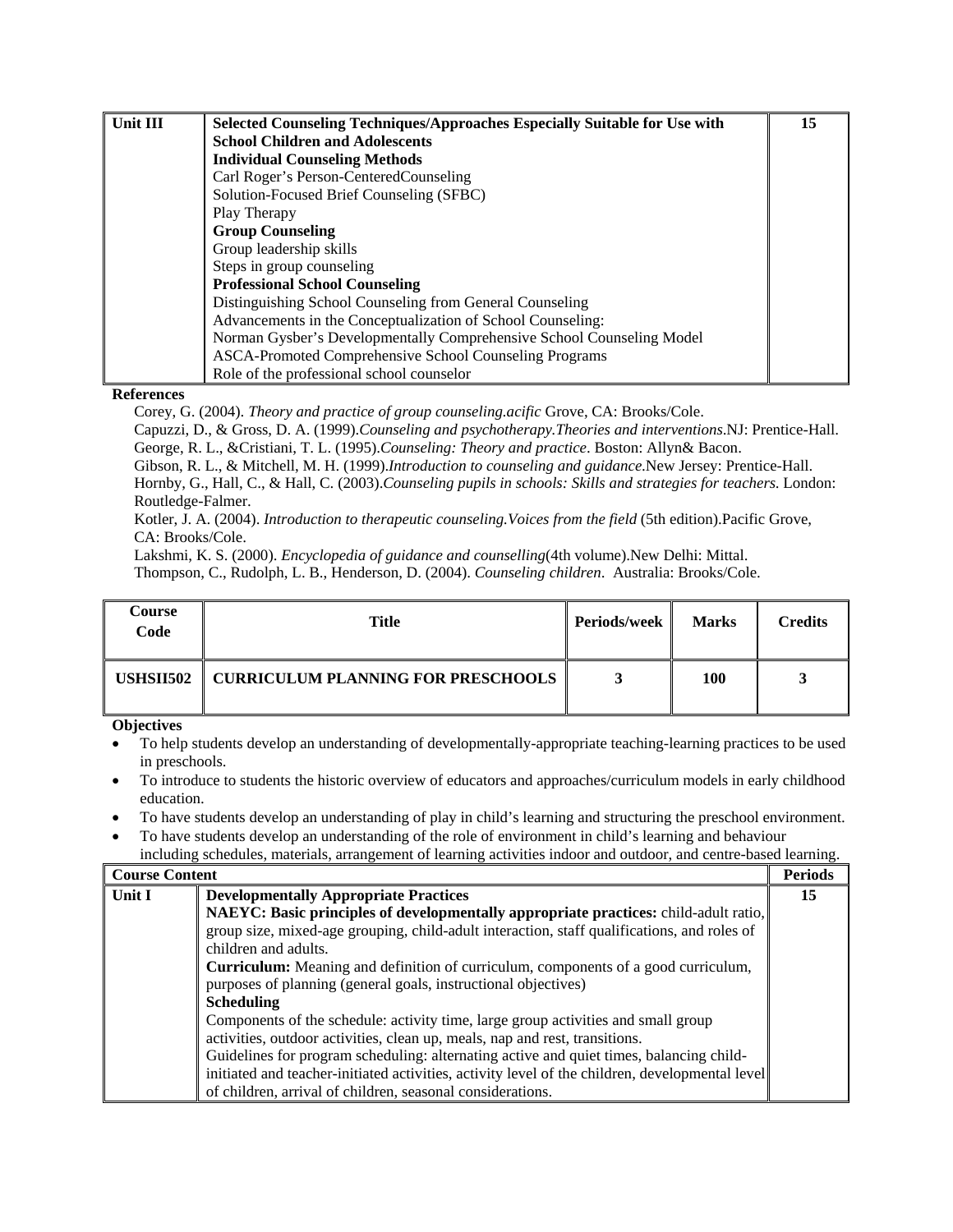| Unit II  | Historical Overview of Educators and Approaches/Curriculum Models                          | 15 |
|----------|--------------------------------------------------------------------------------------------|----|
|          | Rabindranath Tagore                                                                        |    |
|          | TarabaiModak and GijubhaiBadhekha                                                          |    |
|          | Jean Jacques Rousseau                                                                      |    |
|          | Friedrich Froebel                                                                          |    |
|          | Montessori Approach                                                                        |    |
|          | Tawharki Approach                                                                          |    |
|          | The Developmental Interaction Approach /Bank Street Approach                               |    |
|          | The High Scope Curriculum For Early Childhood Care and Education                           |    |
|          | The Project/Thematic Approach                                                              |    |
|          | The Reggio Emilia Approach                                                                 |    |
|          | Mixed -Age Educational Programs for Young Children                                         |    |
| Unit III | <b>Play</b>                                                                                | 15 |
|          | Defining play                                                                              |    |
|          | Purpose of play                                                                            |    |
|          | Stages/levels of play                                                                      |    |
|          | Child's role in play                                                                       |    |
|          | Teacher's role in facilitating children's play: observer, elaborator, modeller, evaluator, |    |
|          | planner                                                                                    |    |
|          | Organizing and structuring the preschool environment                                       |    |
|          | Room and space arrangement, the outdoor environment and outdoor safety, indoor             |    |
|          | environment and indoor safety                                                              |    |
|          | Planning learning centres (dramatic play, art corner, blocks area, library, listening and  |    |
|          | writing area, wood work, sand and water table, manipulatives, science and discovery        |    |
|          | area, physical education area), quiet area, and storage area.                              |    |

Essa E.L. (2003) Introduction To Early Childhood Education( 4thed).

Barbour, S.(1993) Early Childhood Education. An Introduction( 2nded).

Gestwicki, C. (1999) Developmentally Appropriate Practices Curriculum And Development In Early Education (2ndEd.).

Leeper.S.,& Witherspoon, R.(1984).Good Schools For Young Children.

Brewe.J. (1998).Introduction to Early Childhood Education Preschool through Primary Grade (3rd Ed.).

Amin, R. (1997). Learning for life…from birth to five. Nurturing the growing child. Mumbai: Books for Change.

Catron, C., & Allen, J. (1993). Early childhood curriculum. New York: Macmillan. Children's Christian Fund. (1994). Early childhood care and development (0 to 6 years). Trainers' manual. India:

Author.

Dopyera, M., &Dopyera, J. (1993). Becoming a teacher of young children. New York: McGraw Hill.

Ebastian, P. (1986). Handle with care--A guide to early childhood administration. Melbourne: AE Press.

Kaul, V. (1991). Early childhood education programme. New Delhi: NCERT.

NCERT.(1996). Minimum specifications for preschools. New Delhi: Author.

Swaminathan, M. (1998). The first five years—A critical perspective on early childhood care and education in India. New Delhi: Sage.

## **Journals**

*Childhood Education Parenting Young Children*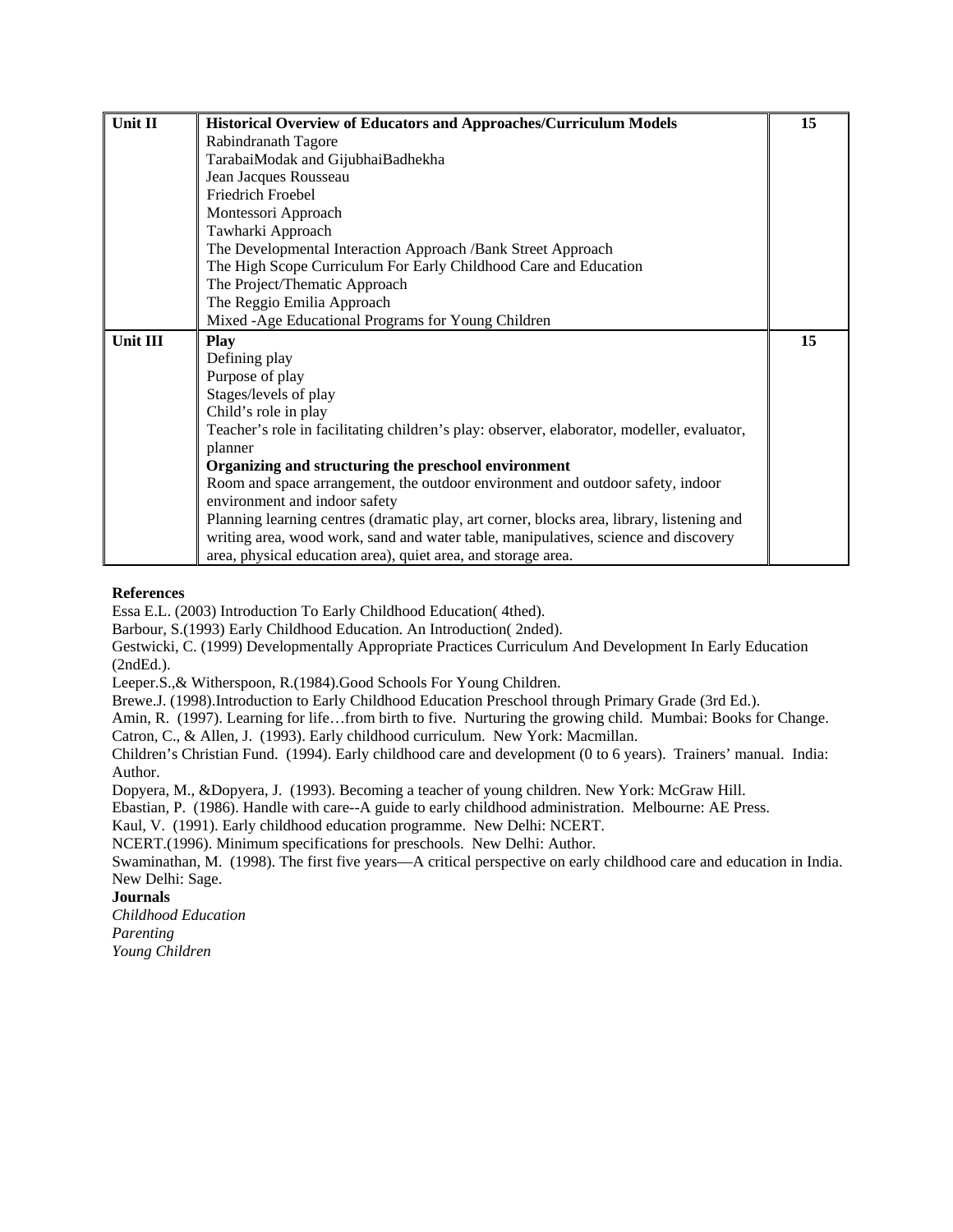| Course<br>Code | <b>Title</b>                | <b>Periods/week</b> | <b>Marks</b> | Credits |
|----------------|-----------------------------|---------------------|--------------|---------|
| USHSII503      | <b>HUMAN EXCEPTIONALITY</b> |                     | 100          |         |

- To help students develop an awareness and concern for exceptional children, their needs and problems.
- To help students gain knowledge about the different categories of exceptionality, their prevalence, causes and prevention.
- To give information to the students about the education, assessment and rehabilitation of exceptional children, with special reference to the Indian context.

| <b>Course Content</b> |                                                                                      | <b>Periods</b> |
|-----------------------|--------------------------------------------------------------------------------------|----------------|
| Unit I                | <b>Introduction to Human Exceptionality</b>                                          | 15             |
|                       | Definition and terminology: Exceptional individuals, Disability versus Handicap      |                |
|                       | Developmentally Delayed and at-risk, Special education                               |                |
|                       | Brief History of the development of special education.                               |                |
|                       | Categories and labels                                                                |                |
|                       | Legislative History of Special Education                                             |                |
|                       | Professionals Who Work with Individuals with Exceptionalities: Cooperative teaching, |                |
|                       | Co-teaching                                                                          |                |
|                       | Service delivery teams                                                               |                |
|                       | <b>Current and Future Challenges</b>                                                 |                |
| Unit II               | <b>Intellectually Differently Able Individuals</b>                                   | 15             |
|                       | <b>Mentalretardation</b>                                                             |                |
|                       | Definition of Mental Retardation                                                     |                |
|                       | <b>Classification of Individuals with Mental Retardation</b>                         |                |
|                       | Prevalence, Causation, Characteristics, Assessment, Prevention                       |                |
|                       | <b>Educational considerations</b>                                                    |                |
|                       | Family issues                                                                        |                |
|                       | Trends, issues, and controversies                                                    |                |
|                       | Gifted and talented individuals                                                      |                |
|                       | Defining giftedness                                                                  |                |
|                       | Differences among individuals who are talented and gifted                            |                |
|                       | Prevalence, Causation, Characteristics, Assessment, Prevention                       |                |
|                       | <b>Educational considerations</b>                                                    |                |
|                       | Family issues                                                                        |                |
|                       | Trends, issues, and controversies                                                    |                |
| Unit III              | <b>Learning disability</b>                                                           | 15             |
|                       | Definition of learning disability                                                    |                |
|                       | Classification of individuals with learning disability                               |                |
|                       | Prevalence, Causation, Characteristics, Assessment, Prevention                       |                |
|                       | <b>Educational considerations</b>                                                    |                |
|                       | Family issues                                                                        |                |
|                       | Trends, issues, and controversies                                                    |                |

## **References**

Gargiulo .R. M (2003) Special Education in Contemporary Society: Introduction to Exceptionality. Wadsworth. Gelfand, D. M. & Drew, C. J. (2003). Understanding Child BehaviourDisorders.Thompson Wadsworth Learning. Heward, W. L., &Orlansky, M.D. (1992).Exceptional children. Columbus: Merill. Hardman, M. L., Drew, C. J., & Egan, M. W. (1999). Human exceptionality. Boston: Allyn& Bacon. Kearney, C.A. (2003). Casebook in Child BehaviourDisorders.Thompson Wadsworth Learning. Pirto, J. (1999). Talented children and adults.Their development and education. New Jersey: Merrill. Singh, D.(1995). Issues, policies and programs for child development in India. Delhi: Kanishka. Yesseldyke, J. E., &Algozine, B. C. (1998). Special education: A practice approach for teachers. New Delhi: Kanishka.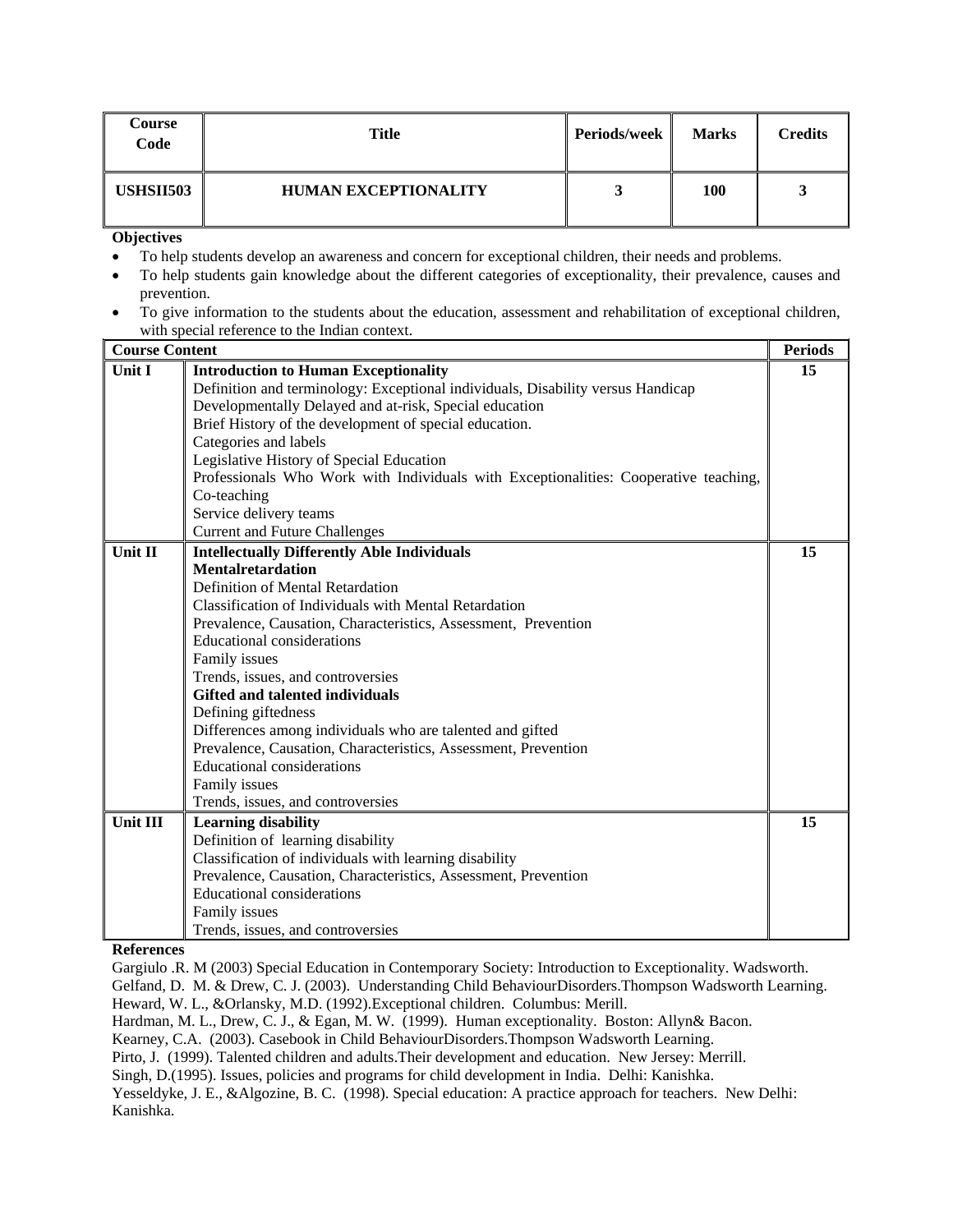| Course<br>Code   | Title                                                                    | <b>Periods/week</b> | <b>Marks</b> | Credits |
|------------------|--------------------------------------------------------------------------|---------------------|--------------|---------|
| <b>USHSII504</b> | ADMINISTRATION OF SCHOOLS AND OTHER<br><b>HUMAN DEVELOPMENT AGENCIES</b> |                     | 100          |         |

- To comprehend the school as a system; thereby, to use a systemic approach in conceptualizing school administration.
- To evaluate selected school policies and develop critical thinking skills with regard to school policies.
- To be introduced to best practices in school education/innovations in school policies/school reform.

| <b>Course Content</b> |                                                                                            | <b>Periods</b> |
|-----------------------|--------------------------------------------------------------------------------------------|----------------|
| Unit I                | Introduction & Overview; Conceptual Framework for Understanding School                     | 15             |
|                       | Administration; Role of School Principal/School Administrator                              |                |
|                       | Definitions/types: schools, education, administration, stakeholders, system                |                |
|                       | Functions of schools: general; from the point of view of each stakeholder/group in the     |                |
|                       | system                                                                                     |                |
|                       | Conceptual framework for understanding school administration: school as a system;          |                |
|                       | vision, mission, goals and objectives; process model/feedback cycle; policy-making and     |                |
|                       | other decision-making                                                                      |                |
|                       | Role of School Principal: Lead Educator and Lead Executive; management versus              |                |
|                       | leadership                                                                                 |                |
|                       | Interpersonal role of school principal: roles vis-à-vis students, teachers, parents,       |                |
|                       | trustees/school board members/management; affective and effective role dimensions          |                |
|                       | (emotional intelligence, handling negativity/handling complaints); public relations;       |                |
|                       | community relations and community support                                                  |                |
|                       | Code of ethics for school leaders                                                          |                |
| Unit II               | <b>Issues/Topics in School Administration Pertaining to Students/Children</b>              | 15             |
|                       | Role of the child/student in the classroom                                                 |                |
|                       | Role of the child/student in the larger school system                                      |                |
|                       |                                                                                            |                |
|                       | Classroom arrangement<br>School size and class size                                        |                |
|                       |                                                                                            |                |
|                       | Scheduling Issues: Scheduling teaching-learning periods: Block scheduling (innovation)     |                |
|                       | Character education; service-orientation                                                   |                |
|                       | Student evaluation: Achievement-oriented education/marks-oriented education,               |                |
|                       | Disadvantages, Alternatives                                                                |                |
|                       | Social Promotion versus retention (Emphasis: Impact of each policy on students and other   |                |
|                       | participants in the school system; inter-relationships between policies; best practices in |                |
|                       | education)                                                                                 |                |
| Unit III              | <b>Issues/Topics in School Administration Pertaining to Teachers</b>                       | 15             |
|                       | Which decisions have to be made pertaining to teachers? And subjected to continuous        |                |
|                       | evaluation?                                                                                |                |
|                       | Role of teacher in the classroom/Role of teacher vis-à-vis students including child        |                |
|                       | guidance and classroom management                                                          |                |
|                       | Role of teacher in the larger school system (vis-à-vis parents, other teachers, school     |                |
|                       | administrators; as an agent facilitating school administration)                            |                |
|                       | Teacher recruitment policy                                                                 |                |
|                       | Teacher reward policy: Types of formal and informal rewards and their importance,          |                |
|                       | Teacher remuneration or monetary compensation policy (formal reward)                       |                |
|                       | Professional development policy/Teacher development policy                                 |                |
|                       | Teacher evaluation policy                                                                  |                |
|                       | Innovations: Teacher Looping (Emphasis: Impact of each policy on students and other        |                |
|                       | participants in the school system; inter-relationships between policies; best practices in |                |
|                       | education)                                                                                 |                |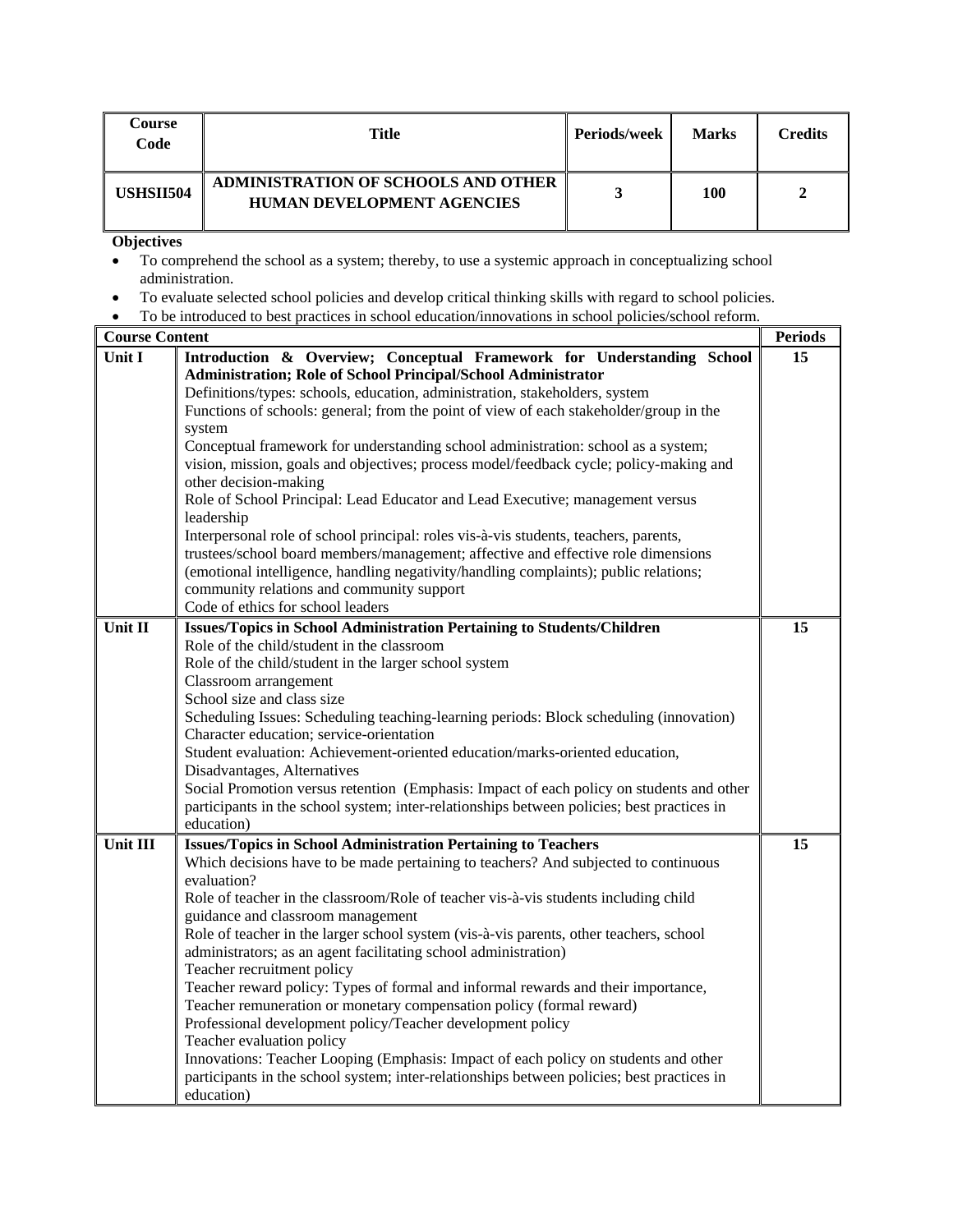Carter, M., & Curtis, D. (1998). The visionary director: A handbook for dreaming, organizing, & improvising in your center. St. Paul, MN: Redleaf Press.

Cherry, C., Harkness, B., &Kuzma, K. (2000). Child care center management guide: A hands-on resource. Torrance, CA: Fearon Teacher Aids.

Click, P. M. (2004). Administration of programs for young children. Thomson Delmar Learning.

Curtis, D., & Carter, M. (2003). Designs for living and learning: Transforming early childhood environments. St. Paul, MN: Redleaf Press.

Koralek, D. G. (1995). The what, why, and how of high-quality early childhood education: A guide for on-site supervision. Washington, DC: NAEYC.

Leeper, S. H., Witherspoon, R. L., & Day, B. (1984). Good schools for young children. NY: Macmillan. Morgan, G. G. (1999). The bottom line for children's programs: What you need to know to manage the money. Beltsville, MD: Gryphon House.

Mosley, J. (2001). Working towards a whole school policy on self-esteem and positive behavior. Wiltshire, England: Positive Press.

Mosley, J. (2003). Quality circle time in the primary classroom. Your essential guide to enhancing self-esteem, self-discipline and positive relationships.Cambridge, UK: LDA.

NAEYC. (1997). Developmentally appropriate practice in early childhood programs. Washington, DC: NAEYC. www.aasa.org (AASA: American Association of School Administrators)

www.education-world.com

| Course<br>Code | Title                                      | <b>Periods/week</b> | <b>Marks</b> | <b>Credits</b> |
|----------------|--------------------------------------------|---------------------|--------------|----------------|
| USHSII505      | <b>FAMILY RELATIONS AND FAMILY WELFARE</b> |                     | 100          |                |

**Objectives** 

• To examine the issues related to close interpersonal relationships in the family, especially, with regard to (a) marital dyad, (b) parent-child relationships, (c) grandparents and (d) siblings.

• To study diversity, challenges and strengths in family types and processes.

| <b>Course Content</b> |                                                                                             | <b>Periods</b> |
|-----------------------|---------------------------------------------------------------------------------------------|----------------|
| Unit I                | <b>Introduction and overview</b>                                                            | 15             |
|                       | Close Interpersonal Relationships in the Family: The Marital Dyad                           |                |
|                       | The concepts of marital quality, marital satisfaction and marital stability                 |                |
|                       | Characteristics of high quality marital relationships                                       |                |
|                       | Creating personal and dyadic well-being in marriages                                        |                |
|                       | Policies, laws, and interventions related to marriages                                      |                |
|                       | Legal rights of women                                                                       |                |
| Unit II               | Close Interpersonal Relationships in the Family: Parent-Child Relationships                 | 15             |
|                       | Parent-child relations over the life course: Development, continuities, transitions, and    |                |
|                       | discontinuities                                                                             |                |
|                       | The influence of parents on children and children on parents                                |                |
|                       | Characteristics of high quality parent-child relationships                                  |                |
|                       | Mothers versus fathers: Gender discrimination, gender specificity or gender equity?         |                |
|                       | Children's Rights                                                                           |                |
|                       | Child care: Diversity and challenges: Types of child care arrangements, Child care costs    |                |
|                       | and resources, Child care quality and outcomes for children, Policies, laws, and            |                |
|                       | interventions/services related to child care                                                |                |
|                       | At-risk youth and the family: Diversity and challenges in parenting                         |                |
| Unit III              | <b>OtherClose Interpersonal Relationships in the Family</b>                                 | 15             |
|                       | Relationship between Grandparents and Grandchildren: Roles, functions and status of         |                |
|                       | grandparents in the family and in society, Grandmothers versus grandfathers: Gender         |                |
|                       | discrimination, gender specificity or gender equity?, Roles of grandchildren: A life-course |                |
|                       | perspective, Sibling relationships: A life-course perspective                               |                |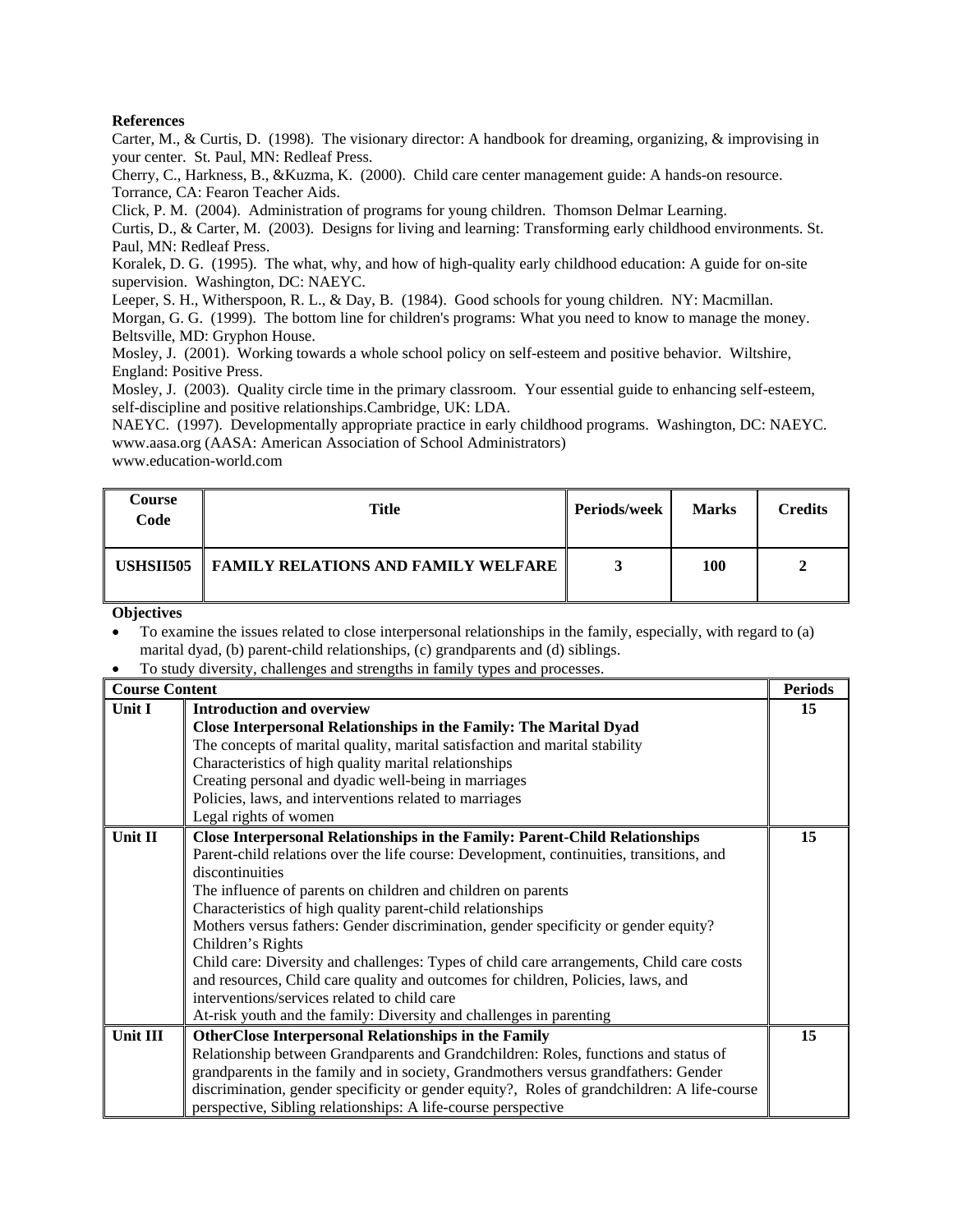Bartlein, B. (2003). Why did I marry you anyway? 12.5 strategies for a happy marriage (and the mythinformation that gets in the way).Cumberland.

Bernades, J. (1997). Family studies: An introduction. Routledge.

Gottman, J. (1998). Why marriages succeed or fail: And how you can make yours last.

Bloomsbury.

Gottman, J. (2002). The relationship cure: A 5 step guide to strengthening your marriage, family, and friendships.Three Rivers.

Gottman, J., Notarius, C., Gonso, J., &Markman, H. (1979). A couple's guide to communication. Illinois: Research Press.

Gottman, J., & Silver, N. (2000). Seven principles for making marriage work. A practical guide from the country's foremost relationship expert.Three Rivers.

Kumar, A. (2006). Women and family welfare. Eastern Book Corp.

Price, S. J., McKenry, P. C., & Murphy, M. J. (Eds.) (2000). Families across time: A life course perspective (Readings). Roxbury.

Roy, P. K. (2003). Family diversity in India. Patterns, practices and ethos.Gyan.

Shireman, J. F. (2003). Critical issues in child welfare.Columbia University.

Steel, L., & Kidd, W. (2001). The family. England: McMillan

Sussman, M., Steinmetz, S. K., & Peterson, G. W. (1999). Handbook of Marriage and the family. New York: Plenum.

Walsh, F. (Ed.) (2002). Normal family processes. Growing diversity and complexity.New York: Guilford.

| Course<br>Code   | <b>Title</b>              | Periods/week | <b>Marks</b> | <b>Credits</b> |
|------------------|---------------------------|--------------|--------------|----------------|
| <b>USHSII506</b> | PART A: SOCIAL PSYCHOLOGY |              | <b>100</b>   |                |

## **PART A: SOCIAL PSYCHOLOGY**

- To introduce the students to the concept of social psychology and its content areas (behaviour, attitudes, attribution, persuasion, conformity).
- To help students understand the link between behaviours and attitudes and the factors influencing conformity
- To encourage students to practically apply theories of social behaviour in their day-to-day lives.

| <b>Course Content</b> |                                                                                            | <b>Periods</b> |
|-----------------------|--------------------------------------------------------------------------------------------|----------------|
| Unit I                | <b>Introduction to Social Psychology and Understanding Self</b>                            | 15             |
|                       | <b>Introduction to Social Psychology</b>                                                   |                |
|                       | Definition and Brief history of social psychology                                          |                |
|                       | Methods of studying social psychology                                                      |                |
|                       | The Self in a Social World                                                                 |                |
|                       | Self-concept and self-esteem                                                               |                |
|                       | Perceived self-control (self-efficacy, locus of control, learned helplessness versus self- |                |
|                       | determination)                                                                             |                |
|                       | Self-presentation, self-justification, self-perception                                     |                |
| Unit II               | <b>Behaviour, Attitudes, Attributions and Persuasion</b>                                   | 15             |
|                       | <b>Behaviour, Attitudes and Attributions</b>                                               |                |
|                       | The effect of attitudes on behaviour                                                       |                |
|                       | The effect of behaviour on attitudes                                                       |                |
|                       | Attributing causality                                                                      |                |
|                       | The fundamental attribution error                                                          |                |
|                       | <b>Persuasion</b>                                                                          |                |
|                       | The elements of persuasion                                                                 |                |
|                       | Resisting persuasion                                                                       |                |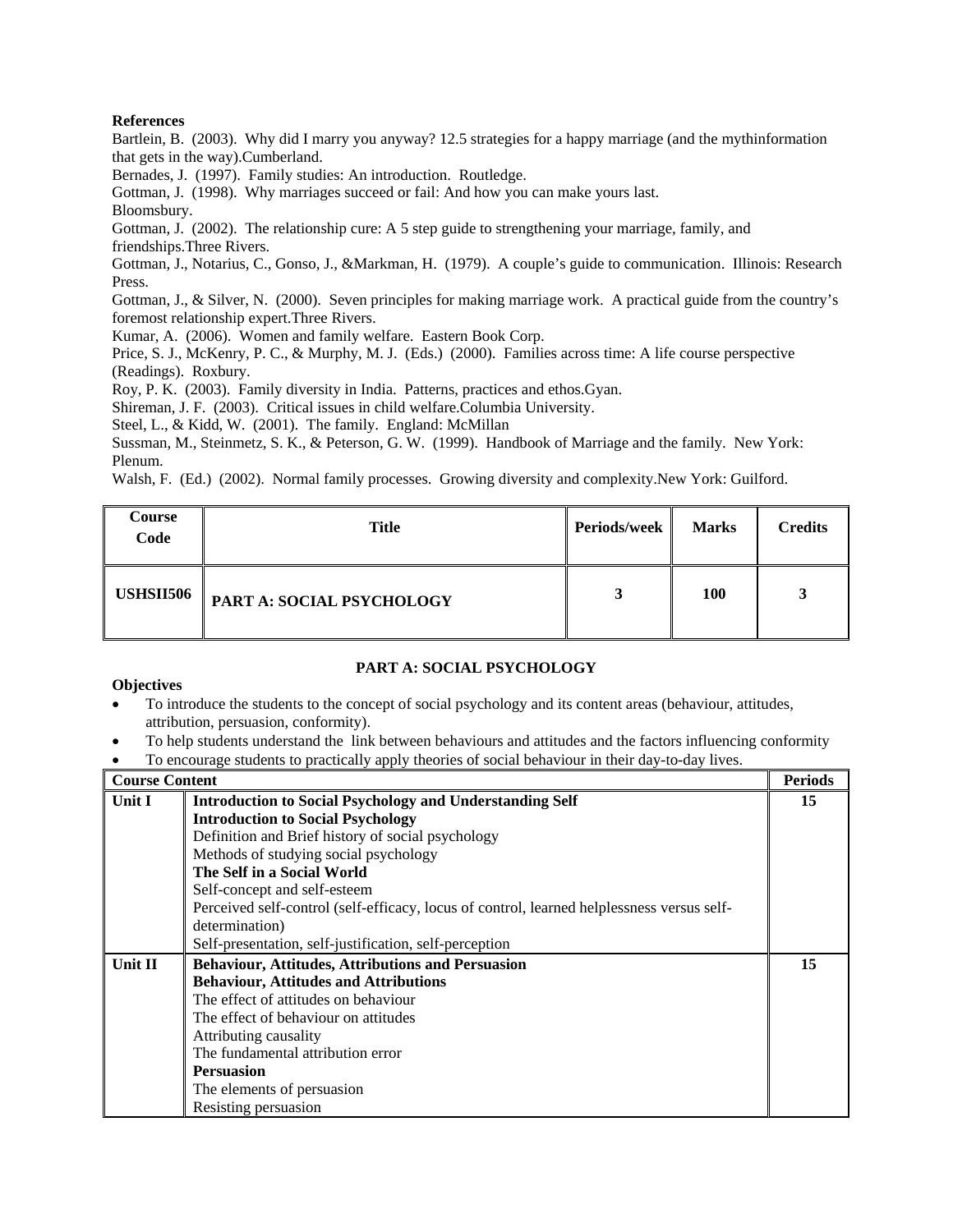| Unit III | Conformity                                                                  |  |
|----------|-----------------------------------------------------------------------------|--|
|          | Classic studies (Asch's studies of group pressure; Milgram's experiments on |  |
|          | obedience)                                                                  |  |
|          | Factors influencing conformity                                              |  |
|          | Resisting social pressure                                                   |  |
|          |                                                                             |  |

Baron,R., & Byrne, D. (2004). Social Psychology. (10thed) . New Delhi: Pearson Education Inc Franzoi, S.L. (2006). Social Psychology (4thed) . New York: McGraw-Hill.

Michener, H. A., & Delamater, J. D.(1999). Social Psychology (4th Ed.). New York: Harcourt Inc.

Myers, D. G. (2005). Social Psychology (8th Ed.). New York: McGraw-Hill.

Shelly, T., Peplau, L & Sean, D. ( 2006). Social Psychology (12thed). New Delhi: Pearson Education Inc.

Worchel, S., Cooper, J., Goethals, G.R., & Olson, J.M.(2000). Social Psychology.BelmontCA: Wadsworth/Thomson Learning.

| <b>Course Code</b> | Title                                                         | Periods/week | <b>Marks</b> | <b>Credits</b> |
|--------------------|---------------------------------------------------------------|--------------|--------------|----------------|
| <b>USHSII506</b>   | <b>PART B: THEORIES OF HUMAN BEHAVIOUR</b><br>AND DEVELOPMENT |              | 100          |                |

## **PART B: THEORIES OF HUMAN BEHAVIOUR AND DEVELOPMENT**

- To have students value the role of theories in comprehending human behaviour and development.
- To facilitate in students an understanding of the theories in human development and their application in day-today life.

| <b>Course Content</b> |                                                         | <b>Periods</b> |
|-----------------------|---------------------------------------------------------|----------------|
| <b>Unit I</b>         | <b>Introduction</b>                                     | 15             |
|                       | <b>Introduction to Theories of Human Behaviour</b>      |                |
|                       | Definition of a theory $\&$ characteristics of theories |                |
|                       | Reasons for studying theories                           |                |
|                       | Limitations of developmental theories                   |                |
|                       | <b>Introduction to the Psychodynamic Perspective</b>    |                |
|                       | Biographical sketchof Sigmund Freud                     |                |
|                       | Levels of consciousness                                 |                |
|                       | Structure of personality                                |                |
| <b>Unit II</b>        | <b>The Psychodynamic Perspective</b>                    | 15             |
|                       | Sigmund Freud-A theory of psychosexual development      |                |
|                       | Development through psychosexual stages                 |                |
|                       | Nature of anxiety and defense mechanisms                |                |
|                       | Application and evaluation of the theory                |                |
|                       | Erik Erikson-A theory of psychosocial development       |                |
|                       | Biographical sketch                                     |                |
|                       | Psychosocial stages                                     |                |
|                       | Application and evaluation of the theory                |                |
| <b>Unit III</b>       | <b>Classic Behaviorism</b>                              | 15             |
|                       | <b>Ivan Pavlov—Classical conditioning</b>               |                |
|                       | Basic concepts, Pavlov's experiment                     |                |
|                       | Components of classical conditioning                    |                |
|                       | Application and evaluation                              |                |
|                       | <b>B. F. Skinner-Operant conditioning</b>               |                |
|                       | Biographical sketch                                     |                |
|                       | Skinner's experiment                                    |                |
|                       | Components of operant conditioning                      |                |
|                       | Application and evaluation of the theory                |                |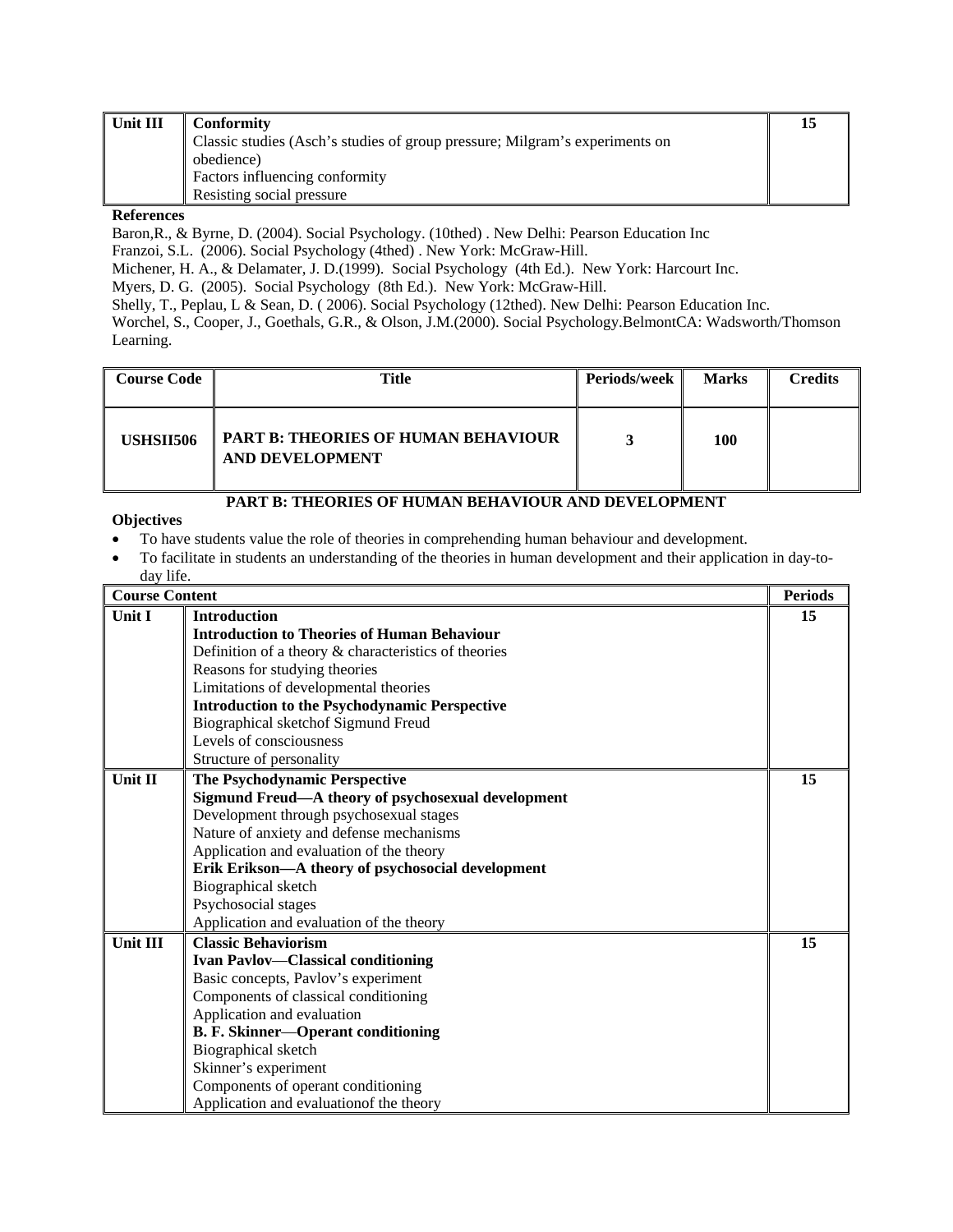Baldwin, A.(1980). Theories of child development. New York: Wiley.

Erikson, E. H. (1963). Childhood and society. New York: W.W. Warton.

Green, M. (1989). Theories of human development: A comparative approach. New Jersey: Prentice Hall.

Hjelle, L. A., & Ziegler, D. J.(1992). Personality theories: Basic assumptions, research and application. New York: McGraw Hill.

Thomas, M. (2000).Comparing theories of child development.(5th Ed.). California: Belmont

| <b>Course</b><br>Code | Title                                                                               | Periods/week | <b>Marks</b> | <b>Credits</b> |
|-----------------------|-------------------------------------------------------------------------------------|--------------|--------------|----------------|
|                       | <b>PART A: DEVELOPMENTALLY</b><br><b>APPROPRIATE PRACTICE</b>                       |              | 25           |                |
| <b>USHSIIP501</b>     | PART B: EXCEPTIONAL CHILDREN                                                        |              | 25           |                |
|                       | PART C: ADMINISTRATION OF SCHOOLS<br>AND OTHER HUMAN DEVELOPMENT<br><b>AGENCIES</b> |              | 25           |                |
|                       | <b>PART D: CHILDREN'S LITERATURE</b>                                                |              | 25           |                |

## **PART A: DEVELOPMENTALLY APPROPRIATE PRACTICE**

- To facilitate students in learning skills in planning, executing and evaluating developmentally appropriate educational and recreational activities for underprivileged children in Non-Governmental Organisations.
- To facilitate students in learning skills in planning, executing and evaluating developmentally appropriate educational and recreational activities for children in schools (preschool, primary, secondary levels).
- To facilitate students in learning skills in planning, executing and evaluating developmentally appropriate workshops for varied target groups in educational setups.

| <b>Course Content</b> |                                                                                               | <b>Periods</b> |
|-----------------------|-----------------------------------------------------------------------------------------------|----------------|
| Unit I                | Attending and participating in input sessions.                                                | 15             |
|                       | To observe, plan, execute and evaluate developmentally-appropriate educational activities and |                |
|                       | recreational activities for underprivileged children in Non-Governmental Organizations        |                |
|                       | (NGOs).                                                                                       |                |
| Unit II               | To observe, plan, execute and evaluate developmentally-appropriate educational and            | 15             |
|                       | recreational activities for children in preschools.                                           |                |
|                       | To observe, plan, execute and evaluate developmentally-appropriate educational and            |                |
|                       | recreational activities for primary and secondary school children.                            |                |
| Unit III              | To observe, plan, execute and evaluate developmentally-appropriate workshops for              | 15             |
|                       | underprivileged children in NGOs.                                                             |                |
|                       | To observe, plan, execute and evaluate developmentally-appropriate workshops for preschool    |                |
|                       | children.                                                                                     |                |
|                       | To observe, plan, execute and evaluate developmentally-appropriate workshops for primary      |                |
|                       | and secondary school children.                                                                |                |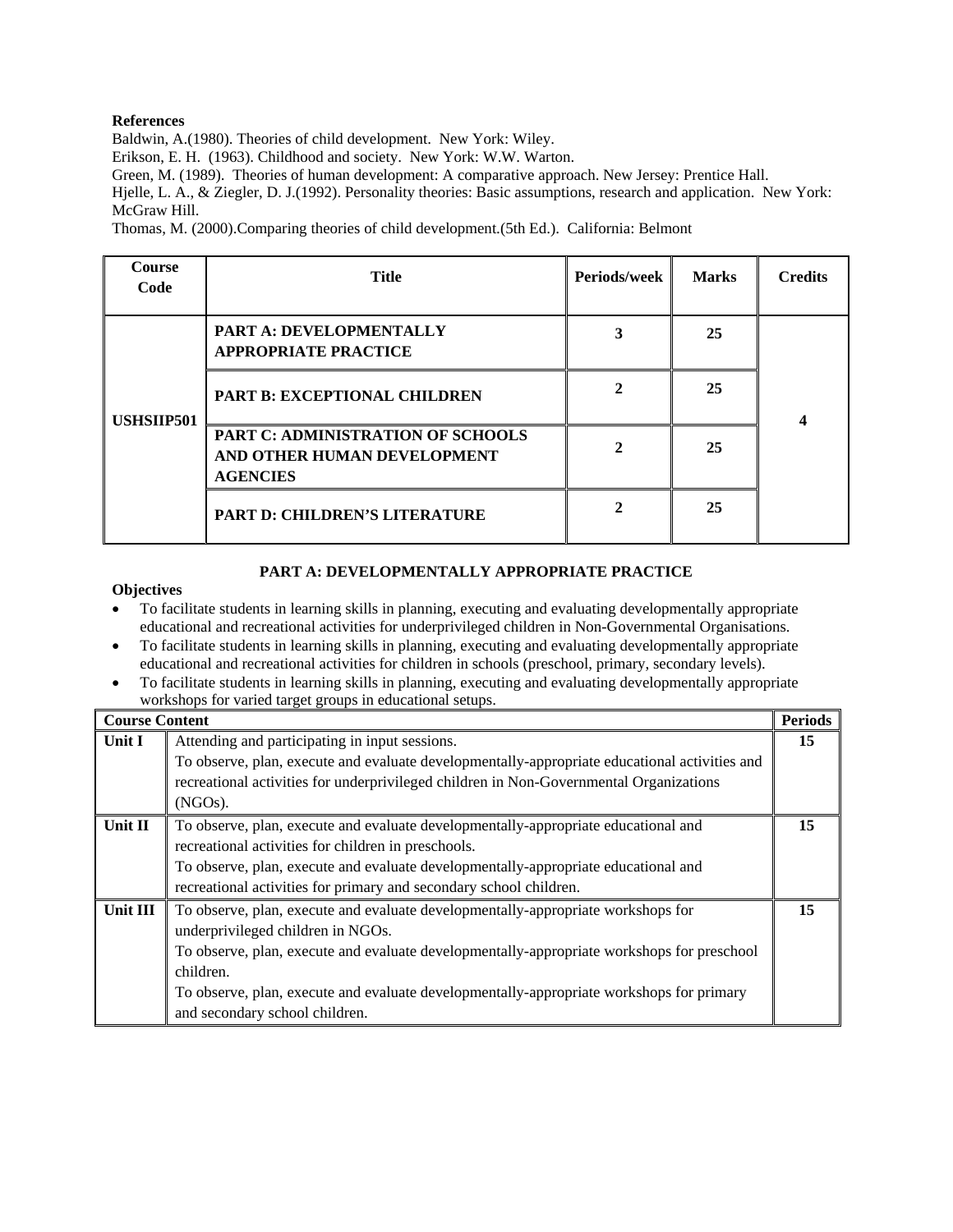## **PART B: EXCEPTIONAL CHILDREN**

#### **Objectives**

- To expose students to different settings and institutions catering to the needs of special children.
- To acquaint students with selected tests for assessing exceptionality.
- To facilitate in students sensitivity towards children with special needs through analysing and evaluating films with exceptionality.

| <b>Course Content</b> |                                                                                                 | <b>Periods</b> |
|-----------------------|-------------------------------------------------------------------------------------------------|----------------|
| Unit I                | Visitingcentres and institutions (taught in theory) offering services to special children and   | 15             |
|                       | preparing a profile of the institute and making a presentation.                                 |                |
|                       | Screening of movies on exceptionality and having students submit their reflection.              |                |
| Unit II               | Demonstration of the tests for assessing exceptionality and interpretation of the test results. | 15             |
|                       | For example:                                                                                    |                |
|                       | Diagnostic tests-- Reading test (e.g., Woodcock Reading Mastery Test)/ Math test (e.g.,         |                |
|                       | <b>Stanford Diagnostic Mathematical Test)</b>                                                   |                |
|                       | Creativity tests--Torrance Tests of Creative Thinking                                           |                |
|                       | <b>CAT</b>                                                                                      |                |
|                       | Myers Briggs                                                                                    |                |
|                       | Interviewing parents and teachers of children with exceptionality in special schools and        |                |
|                       | submitting a report.                                                                            |                |

## **PART C: ADMINISTRATION OF SCHOOLS AND OTHER HUMAN DEVELOPMENT AGENCIES Objectives**

To provide students with skills in:

- examining and evaluating the framework of administration in various schools,
- identifying exemplary features of administration in schools, and,
- selecting/designing best practices in education and related services.

| <b>Course Content</b> |                                                                                                   | <b>Periods</b> |
|-----------------------|---------------------------------------------------------------------------------------------------|----------------|
| Unit I                | <b>Examining and evaluating the framework of administration in various schools (day schools,</b>  | 15             |
|                       | residential schools, schools of different boards of education, government-run schools,            |                |
|                       | government-aided schools, private schools):                                                       |                |
|                       | Introduction to school administration                                                             |                |
|                       | Devising a framework to conceptualise, evaluate and innovate school administration/school         |                |
|                       | policies (small group work)                                                                       |                |
|                       | Debates enabling best practices in school administration                                          |                |
| Unit II               | Identifying exemplary features of administration in schools of excellence:                        | 15             |
|                       | Virtual visits to schools                                                                         |                |
|                       | Visits to schools to study innovative school administration                                       |                |
|                       | Sessions/workshops by resource persons                                                            |                |
|                       | Exemplary examples: Indian and non-Indian (Each small group of students selects one school of     |                |
|                       | excellence and reports to the large group, describing and justifying why these schools are of     |                |
|                       | excellence).                                                                                      |                |
|                       | Selecting/designing best practices in education (Each small group of students selects/designs and |                |
|                       | justifies one best practice in education).                                                        |                |

## **PART D: CHILDREN'S LITERATURE**

## **Objective**

To provide students with skills in selecting and evaluatingchildren's books/related educational software.

| <b>Course Content</b> |                                                                                               | <b>Periods</b> |
|-----------------------|-----------------------------------------------------------------------------------------------|----------------|
| Unit I                | <b>Introduction</b>                                                                           | 15             |
|                       | Definition                                                                                    |                |
|                       | Types of children's literature                                                                |                |
|                       | Recognizing the value of children's literature                                                |                |
|                       | Identifying exemplary children's literature (award-winning books, authors, & illustrators)    |                |
|                       | Sharing the history and interesting/amazing facts and information regarding the story/cartoon |                |
|                       | characters                                                                                    |                |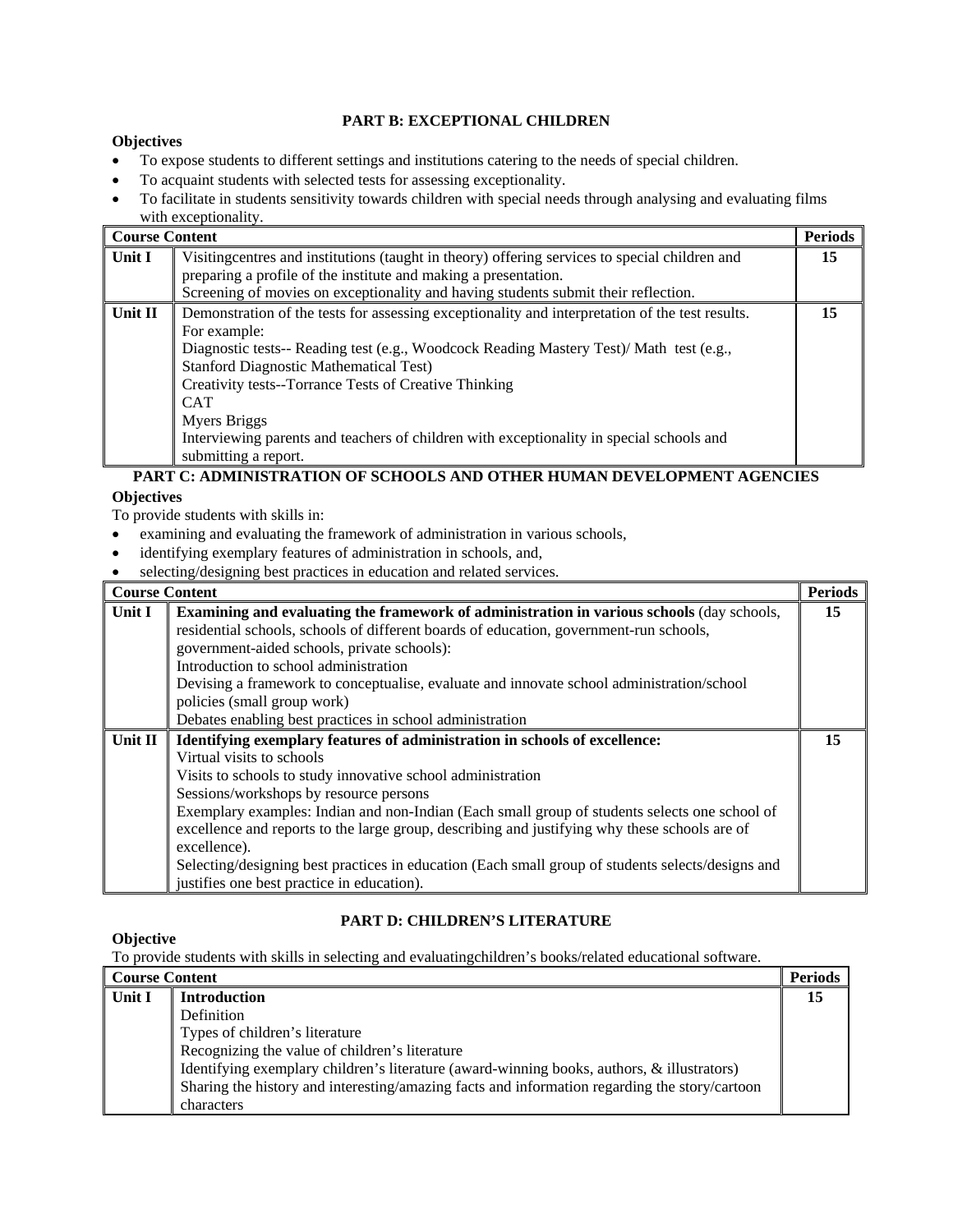| Unit II | Selecting and telling a story from children's books or displaying/exhibiting/sharing the | 15 |
|---------|------------------------------------------------------------------------------------------|----|
|         | educational software                                                                     |    |
|         | Selecting atellabletale                                                                  |    |
|         | Motivating the audience to listen                                                        |    |
|         | Conveying the sequence of events clearly                                                 |    |
|         | Speaking clearly and distinctly                                                          |    |
|         | Utilizing eye contact, facial expressions, and gestures effectively                      |    |
|         | Ending the story gracefully                                                              |    |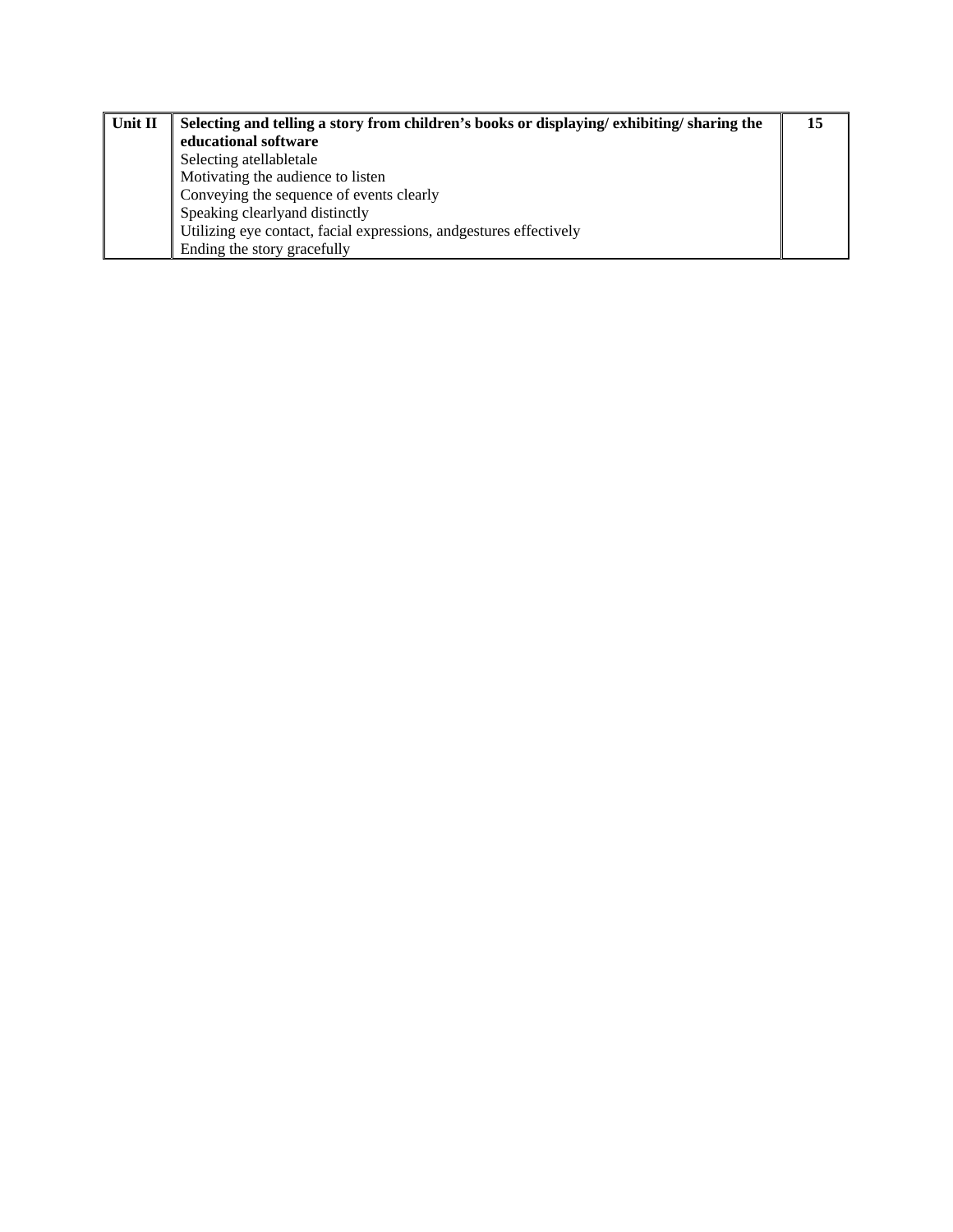## **T. Y. B. Sc. (HOME SCIENCE)**

## **SEMESTER VI**

## **BRANCH II: HUMAN DEVELOPMENT**

| <b>Course</b><br>Code | <b>Title</b>                                                                        | <b>Internal</b><br><b>Assessment</b><br><b>Marks</b> | <b>Semester End</b><br><b>Examination</b> | <b>Total</b><br>marks | Periods/week   | <b>Credits</b> |
|-----------------------|-------------------------------------------------------------------------------------|------------------------------------------------------|-------------------------------------------|-----------------------|----------------|----------------|
| USHSII601             | Counselling and<br><b>Psychological Testing</b>                                     | 40                                                   | 60                                        | 100                   | 3              | 3              |
| USHSII602             | Curriculum Planning for<br>Preschools                                               | 40                                                   | 60                                        | 100                   | 3              | 3              |
| USHSII603             | Human Exceptionality                                                                | 40                                                   | 60                                        | 100                   | $\overline{3}$ | 3              |
| USHSII604             | Administration of schools<br>and other Human<br><b>Development Agencies</b>         | 40                                                   | 60                                        | 100                   | 3              | $\overline{2}$ |
| <b>USHSII605</b>      | Family Relations and<br>Family Welfare                                              | 40                                                   | 60                                        | 100                   | $\overline{3}$ | $\overline{2}$ |
| USHSII606             | Part A: Social Psychology                                                           | 40                                                   | 60                                        | 100                   | 3              | 3              |
|                       | Part B: Theories of Human<br>Behaviour and<br>Development                           | 40                                                   | 60                                        | 100                   | $\overline{3}$ |                |
| USHSIIP601            | Part A: Developmentally<br>Appropriate Practice III                                 |                                                      | 25                                        | 25                    | $\overline{3}$ | $\overline{4}$ |
|                       | Part B: Exceptional<br>Children                                                     |                                                      | 25                                        | 25                    | $\overline{2}$ |                |
|                       | Part C: Administration of<br>schools and other Human<br><b>Development Agencies</b> |                                                      | 25                                        | 25                    | $\overline{2}$ |                |
|                       | Part D: Children's<br>Literature                                                    |                                                      | 25                                        | 25                    | $\overline{2}$ |                |
|                       |                                                                                     |                                                      |                                           | 800                   | 30             | 20             |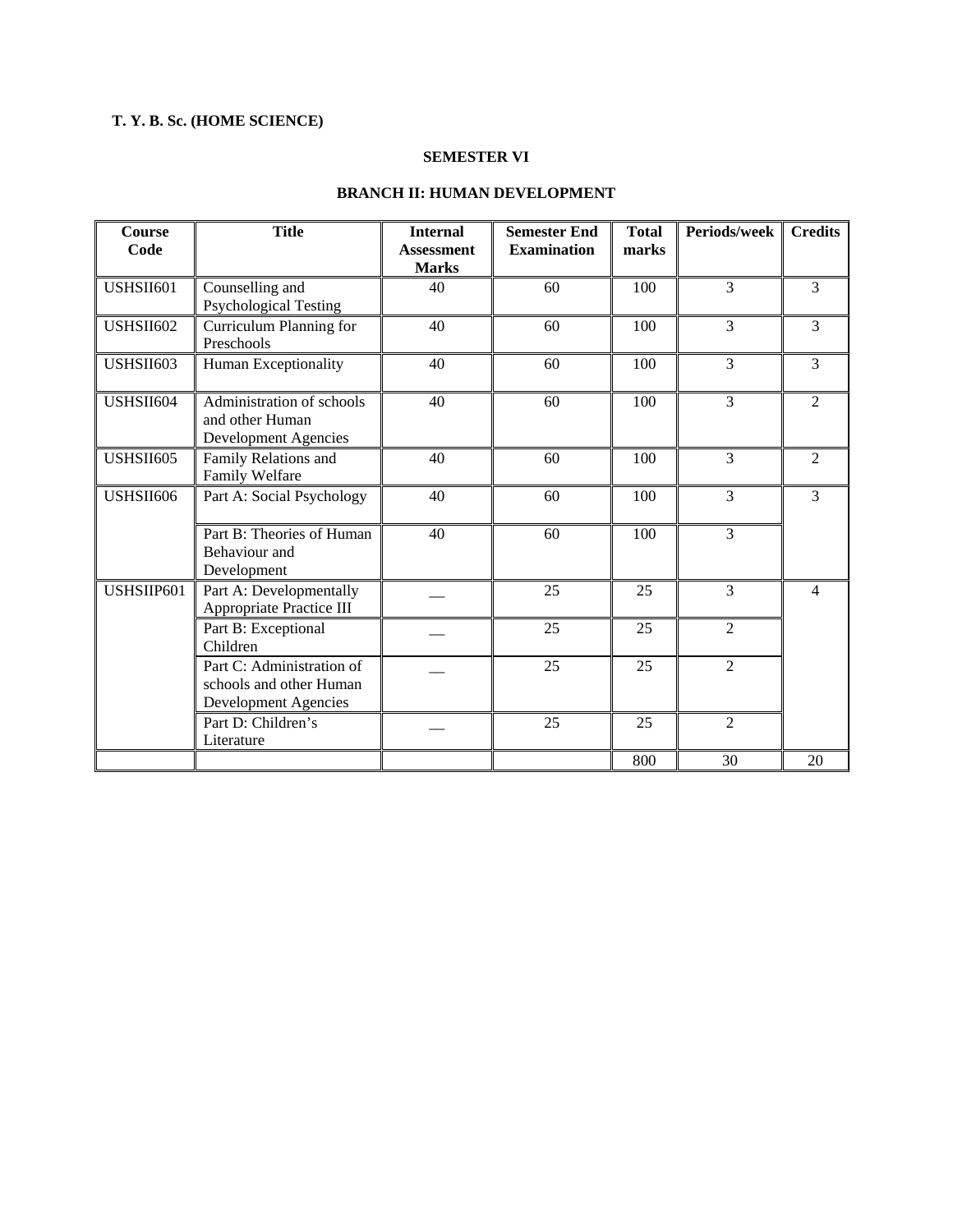| <b>Course</b><br>Code | <b>Title</b>                                          | <b>Periods/week</b> | <b>Marks</b> | <b>Credits</b> |
|-----------------------|-------------------------------------------------------|---------------------|--------------|----------------|
| <b>USHSII601</b>      | <b>COUNSELING AND PSYCHOLOGICAL</b><br><b>TESTING</b> |                     | 100          |                |

- To introduce students to key concepts in counseling, psychological testing and assessment.
- To have students construct knowledge about the counseling process and related professional skills.
- To familiarize students with selected adult counseling methods/approaches/models/
- specializations.
- To provide exposure to selected developmental scales, and intelligence, creativity, personality and behavioral tests.
- To sensitize them to the professional training of counselors and the ethics of counseling and testing.

| <b>Course Content</b> |                                                                              | <b>Periods</b> |
|-----------------------|------------------------------------------------------------------------------|----------------|
| Unit I                | Selected Counseling Techniques for Use with Adults; and Issues in Counseling | 15             |
|                       | Family Counseling: Special focus on Virginia Satir                           |                |
|                       | <b>Couples Counseling</b>                                                    |                |
|                       | Status of counselling: USA, India                                            |                |
|                       | Code of ethics for counsellor                                                |                |
| Unit II               | <b>An Overview of Psychological Testing</b>                                  | 15             |
|                       | Introduction to the use of psychological tests                               |                |
|                       | Definition and characteristics of psychological tests                        |                |
|                       | Test development/construction/standardization                                |                |
|                       | Ethical considerations in testing                                            |                |
|                       | Indian initiatives in psychological testing                                  |                |
| <b>Unit III</b>       | Developmental Assessment of Young Children, Assessment of                    | 15             |
|                       | <b>Intelligence/Creativity, and Personality and Behavioral Assessment</b>    |                |
|                       | <b>Brazelton Neonatal Assessment Scale</b>                                   |                |
|                       | Bayley Scales of Infant Development                                          |                |
|                       | WISC (Wechsler Intelligence Scales)                                          |                |
|                       | <b>Torrance Tests of Creative Thinking</b>                                   |                |
|                       | Strong-Campbell Interest Inventory                                           |                |
|                       | Myers-Briggs Type Indicator (MBTI)                                           |                |
|                       | Projective tests (TAT)                                                       |                |

**References** 

Anastasi, A., &Urbina, S. (1997). Psychological testing.New Jersey: Prentice-Hall.

Black, M. M., &Matula, K. (2000).Essentials of Bayley Scales of Infant Development-II assessment.NY: John Wiley.Cohen, R., &Swerdlik, M. (2005).Psychological testing and assessment.An introduction to tests and measurement.Boston: McGraw Hill.

Corey, G. (2004). Theory and practice of group counseling.Pacific Grove, CA: Brooks/Cole.

Capuzzi, D., & Gross, D. A. (1999).Counseling and psychotherapy.Theories and interventions.NJ: Prentice-Hall.George, R. L., &Cristiani, T. L. (1995).Counseling: Theory and practice. Boston: Allyn&Bacon.Gibson, R. L., & Mitchell, M. H. (1999).Introduction to counseling and guidance.New Jersey: Prentice-Hall.Hornby, G., Hall, C., & Hall, C. (2003).Counseling pupils in schools: Skills and strategies for teachers. London: Routledge-Falmer.Janda, L. H. (1998). Psychological testing: Theory and applications. MA: Allyn&Bacon.Kaplan, R. M., &Saccuzzo, D. P. (1997).Psychological testing.CA: Brooks/Cole.Kaufman, A. S., & Lichtenberger, E. O. (1999).Essentials of WAIS-III assessment.NY: John Wiley.Kaufman, A. S., & Lichtenberger, E. O. (2000).Essentials of WISC-III and WPPSI-R assessment.NY: John Wiley.Kotler, J. A. (2004). Introduction to therapeutic counseling.Voices from the field (5th edition).Pacific Grove, CA: Brooks/Cole.Lakshmi, K. S.(2000). Encyclopedia of guidance and counselling(4th volume).New Delhi: Mittal.Thompson, C., Rudolph, L. B., Henderson, D. (2004). Counselingchildren.Australia: Brooks/Cole.Watkins Jr., C. E., & Campbell, V. L. (Eds.) (2000).Testing and assessment in counselingpractice.Mahwah, NJ: Lawrence Erlbaum.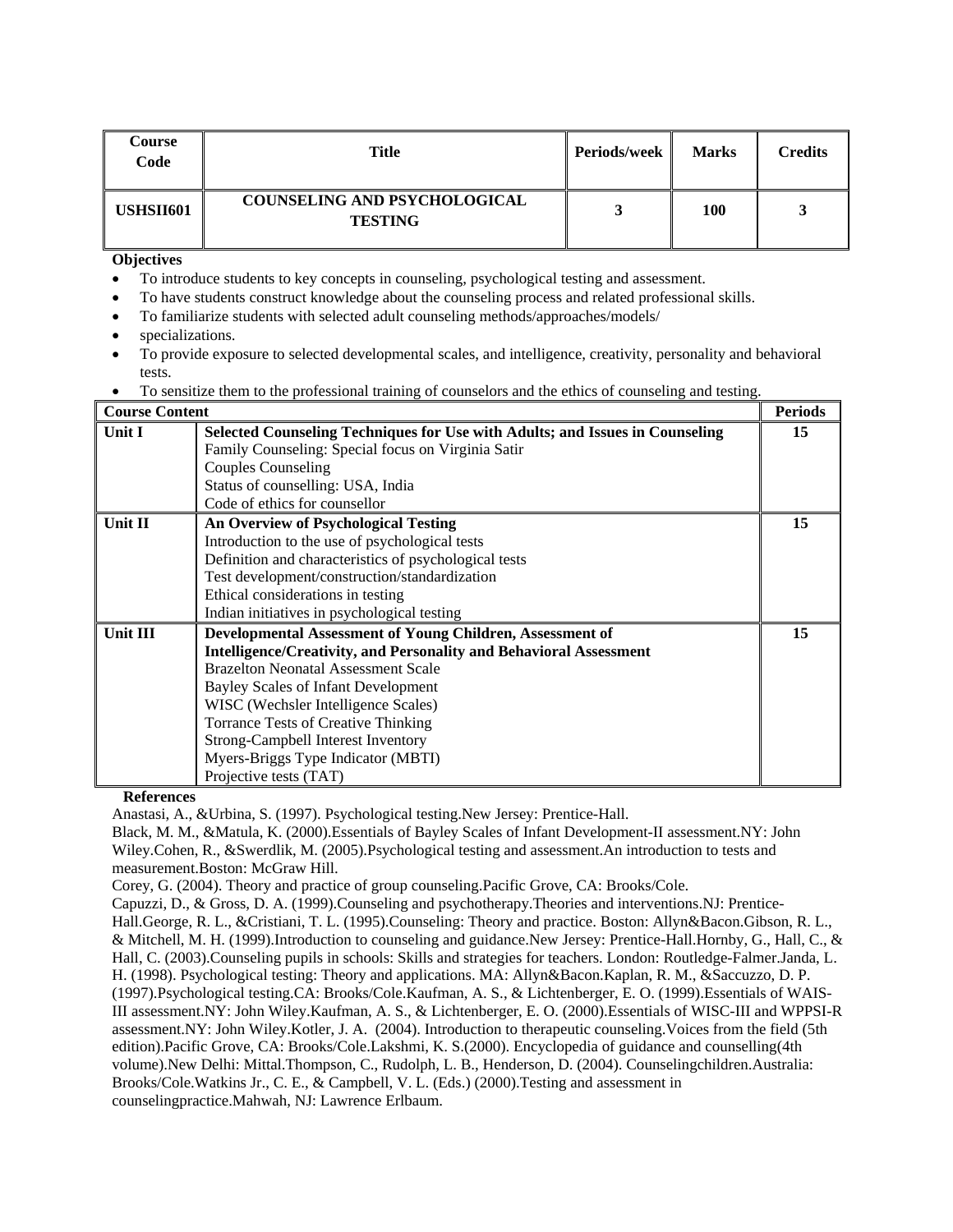| Course<br>Code | Title                                     | <b>Periods/week</b> | <b>Marks</b> | Credits |
|----------------|-------------------------------------------|---------------------|--------------|---------|
| USHSII602      | <b>CURRICULUM PLANNING FOR PRESCHOOLS</b> |                     | 100          |         |

• To introduce students to planning developmentally-appropriate activities which promote holistic development in the following areas:(a) language, (b) science, (c) mathematics, (d) social studies, (e) music and movement, (f) gross motor, (g) fine motor, and, (h) art, craft, and aesthetics.

| <b>Course Content</b> |                                                                                                     | <b>Periods</b> |
|-----------------------|-----------------------------------------------------------------------------------------------------|----------------|
| Unit I                | <b>Language, Science, and Mathematics</b>                                                           | 15             |
|                       | Language activities: stories, poetry, books, sharing time/circle time, group discussion,            |                |
|                       | puppets, dramatization/role play, reading and writing readiness for preschool children.             |                |
|                       | Science activities: defining sciencing; developmentally appropriate science for preschool           |                |
|                       | children; goals and objectives for sciencing activities; scientific process (observing,             |                |
|                       | classifying and comparing, measuring, experimenting and relating, inferring and applying);          |                |
|                       | providing a safe environment.                                                                       |                |
|                       | Mathematics activities: defining mathematics; mathematical concepts, processes,                     |                |
|                       | understanding and skills (classifying, comparing, ordering, patterning, counting, shapes and        |                |
|                       | space, measurement, fractions, vocabulary, numerical operations), arithmetic readiness.             |                |
| Unit II               | <b>Social Studies and Music and Movement</b>                                                        | 15             |
|                       | <b>Social Studies:</b> reinforcing, clarifying, explaining, and discussing incidents, instructional |                |
|                       | resources, cooperative planning, field trips, resource persons, learning centres.                   |                |
|                       | Music and Movement: goals of music and movements, singing (selecting songs, presenting              |                |
|                       | songs, informal singing, group singing, playing instruments, rhythmic experiences, creating         |                |
|                       | songs, listening experiences), movement and dance (fundamental movements walking,                   |                |
|                       | standing, balancing, running, jumping, galloping, skipping, playing).                               |                |
| Unit III              | <b>Gross-Motor, Fine-Motor, and Art and Craft Activities</b>                                        | 15             |
|                       | Gross Motor Skills: movement, jumping, climbing apparatus, following an obstacles                   |                |
|                       | course, rolling and tumbling, throwing and catching, kicking and batting, blocks, sand,             |                |
|                       | using tools.                                                                                        |                |
|                       | Fine Motor Skills: manipulative equipment, beads, sorting, drawing, painting, stacking              |                |
|                       | rings.                                                                                              |                |
|                       | Art and Craft: modelling (clay, dough), pasting, cutting and tearing, painting, printing,           |                |
|                       | sculpture, collage.                                                                                 |                |

**Journals:** 

Childhood Education

Parenting

Young Children

#### **References:**

Essa E.L. (2003) Introduction To Early Childhood Education( 4thed).

Barbour, S.(1993) Early Childhood Education. An Introduction( 2nded).

Gestwicki, C. (1999) Developmentally Appropriate Practices Curriculum And Development In Early Education (2ndEd.).

Leeper.S.,& Witherspoon, R. (1984).Good Schools for Young Children.

Brewe.J. (1998).Introduction to Early Childhood Education Preschool through Primary Grade (3rd Ed.).

Amin, R. (1997). Learning for life…from birth to five. Nurturing the growing child. Mumbai: Books for Change. Catron, C., & Allen, J. (1993). Early childhood curriculum. New York: Macmillan.

Children's Christian Fund. (1994). Early childhood care and development (0 to 6 years). Trainers' manual. India: Author.

Dopyera, M., &Dopyera, J. (1993). Becoming a teacher of young children. New York: McGraw Hill.

Ebastian, P. (1986). Handle with care--A guide to early childhood administration. Melbourne: AE Press.

Kaul, V. (1991). Early childhood education programme. New Delhi: NCERT.

NCERT.(1996). Minimum specifications for preschools. New Delhi: Author.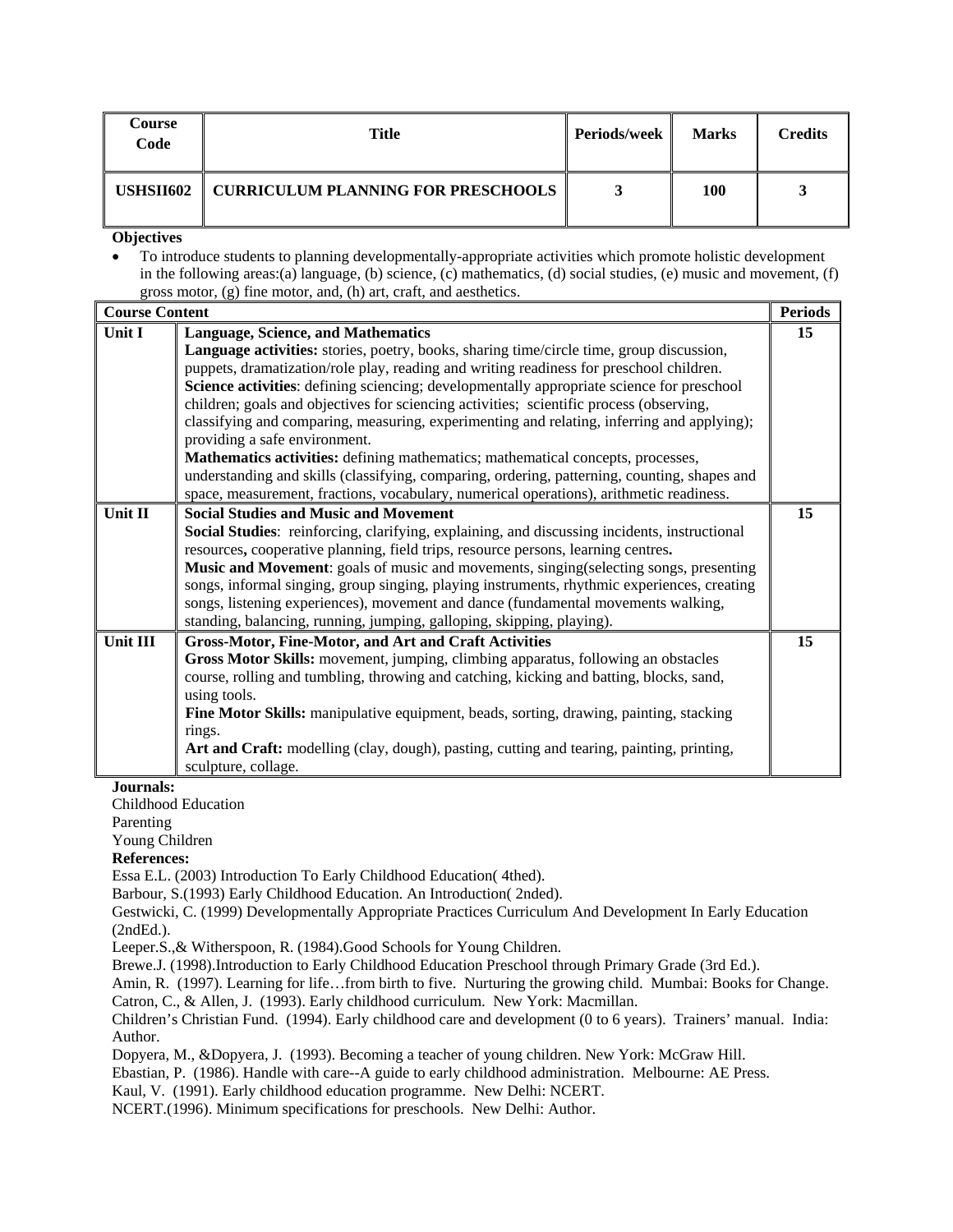Swaminathan, M. (1998). The first five years—A critical perspective on early childhood care and education in India. New Delhi: Sage.

| Course<br>Code   | <b>Title</b>                | <b>Periods/week</b> | <b>Marks</b> | <b>Credits</b> |
|------------------|-----------------------------|---------------------|--------------|----------------|
| <b>USHSII603</b> | <b>HUMAN EXCEPTIONALITY</b> |                     | 100          | ັ              |

**Objectives:** 

- To help students develop an awareness and concern for exceptional children, their needs and problems.
- To help students gain knowledge about the different categories of exceptionality, their prevalence, causes and prevention.
- To give information to the students about the education, assessment and rehabilitation of exceptional children, with special reference to the Indian context.

| <b>Course Content</b> |                                                                                       | <b>Periods</b> |
|-----------------------|---------------------------------------------------------------------------------------|----------------|
| Unit I                | <b>Speech and Language Disorders</b>                                                  | 15             |
|                       | Definition of speech and language disorders                                           |                |
|                       | Classification of individuals with speech and language disorders                      |                |
|                       | Prevalence, causation, characteristics, assessment, prevention                        |                |
|                       | <b>Educational considerations</b>                                                     |                |
|                       | Services for children with speech and language disorders                              |                |
|                       | Family issues, Trends, issues, and controversies                                      |                |
|                       | <b>Hearing Impairment</b>                                                             |                |
|                       | Definition of hearing impairment                                                      |                |
|                       | Classification of individuals with hearing impairment                                 |                |
|                       | Prevalence, causation, characteristics, assessment, prevention                        |                |
|                       | <b>Educational considerations</b>                                                     |                |
|                       | Services for children with hearing impairment                                         |                |
|                       | Family issues, trends, issues, and controversies                                      |                |
| Unit II               | <b>Visual Impairment</b>                                                              | 15             |
|                       | Definition of visual impairment, classification of individuals with visual impairment |                |
|                       | Prevalence, causation, characteristics, assessment, prevention                        |                |
|                       | Educational considerations, Services for children with visual impairment              |                |
|                       | Family issues, trends, issues, and controversies                                      |                |
|                       | <b>Physical and Health Disabilities</b>                                               |                |
|                       | Definition of physical and health disabilities                                        |                |
|                       | Classification of individuals with physical and health disabilities                   |                |
|                       | Prevalence, causation, characteristics, assessment, prevention                        |                |
|                       | <b>Educational considerations</b>                                                     |                |
|                       | Services for children with physical and health disabilities                           |                |
|                       | Family issues                                                                         |                |
|                       | Trends, issues, and controversies                                                     |                |
| Unit III              | <b>Emotional and Behaviour Disorders</b>                                              | 15             |
|                       | Definition of emotional or behaviour disorders                                        |                |
|                       | Classification of individuals with emotional or behaviour disorders                   |                |
|                       | Prevalence, causation, characteristics, assessment, prevention                        |                |
|                       | <b>Educational considerations</b>                                                     |                |
|                       | Services for children with emotional or behaviour disorders                           |                |
|                       | Family issues, trends, issues, and controversies                                      |                |

**References**

Gargiulo .R. M (2003) Special Education in Contemporary Society: Introduction to Exceptionality. Wadsworth. Gelfand, D. M. & Drew, C. J. (2003). Understanding Child BehaviourDisorders.Thompson Wadsworth Learning. Heward, W. L., &Orlansky, M.D. (1992).Exceptional children. Columbus: Merill.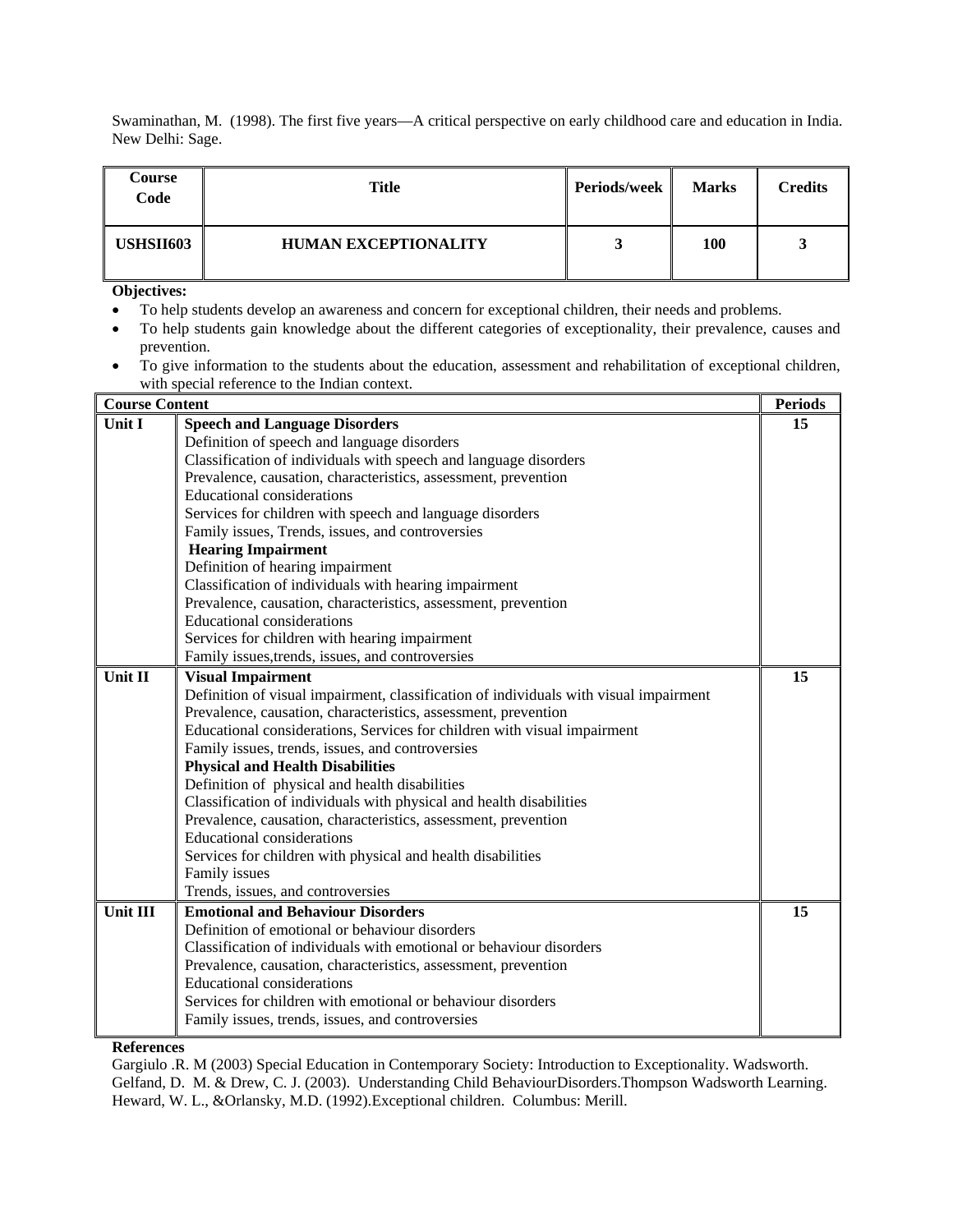Hardman, M. L., Drew, C. J., & Egan, M. W. (1999). Human exceptionality. Boston: Allyn& Bacon. Kearney, C.A. (2003). Casebook in Child BehaviourDisorders.Thompson Wadsworth Learning. Pirto, J. (1999). Talented children and adults. Their development and education. New Jersey: Merrill. Singh, D.(1995). Issues, policies and programs for child development in India. Delhi: Kanishka. Yesseldyke, J. E., &Algozine, B. C. (1998). Special education: A practice approach for teachers. New Delhi: Kanishka.

| Course<br>Code   | Title                                                                    | <b>Periods/week</b> | <b>Marks</b> | Credits |
|------------------|--------------------------------------------------------------------------|---------------------|--------------|---------|
| <b>USHSII604</b> | ADMINISTRATION OF SCHOOLS AND OTHER<br><b>HUMAN DEVELOPMENT AGENCIES</b> |                     | 100          |         |

## **Objectives**

- To evaluate selected school policies and develop critical thinking skills with regard to school policies.
- To be introduced to best practices in school education/innovations in school policies/school reform.
- To become acquainted with exemplary school models.
- To develop a cross-cultural perspective on school administration.
- To learn how other human development agencies are organized and managed.

| <b>Course Content</b> |                                                                                            | <b>Periods</b> |
|-----------------------|--------------------------------------------------------------------------------------------|----------------|
| Unit I                | <b>Other Issues/Topics in School Administration</b>                                        | 15             |
|                       | Issues/Topics in School Administration Pertaining to Parents: Role of parents in the       |                |
|                       | school: various models and innovations                                                     |                |
|                       | <b>Current Topics in School Administration: Technology and Education: Policies related</b> |                |
|                       | to the use of technology                                                                   |                |
| Unit II               | <b>Exemplary School Models/Exemplary School Systems; Cross-Cultural Comparisons</b>        | 15             |
|                       | of Schools or School Systems                                                               |                |
|                       | Exemplary school models: Toto Chan; Rudolph Steiner and the Waldorf Schools, Mumbai        |                |
|                       | school: Tridha                                                                             |                |
|                       | Indian origin exemplary school models: J. Krishnamurti Schools (India and worldwide);      |                |
|                       | Chinmaya Mission Schools                                                                   |                |
|                       | Other exemplary school models: VishvaBharati, Shantiniketan: A Rabindranath Tagore         |                |
|                       | initiative; a Mumbai Initiative: Muktangan                                                 |                |
|                       | Crosscultural comparison: India, USA, Finland, Germany, & Singapore                        |                |
| Unit III              | <b>Administration of Child Care Agencies &amp; Other Human Development Agencies</b>        | 15             |
|                       | Playgroup, Daycare Center, and Preschool: Administration of: infant care programmes,       |                |
|                       | toddler care programmes, preschool programmes                                              |                |
|                       | Hobby Center/Recreational Center                                                           |                |
|                       | Children's Library/Children's Theatre                                                      |                |
|                       | Youth Club, Child Guidance Clinic                                                          |                |
|                       | NGOs and services for the underprivileged                                                  |                |

## **References**

Albrecht, K, & Miller, L. G. (2000). Innovations, the comprehensive infant curriculum: A complete, interactive curriculum for infants from birth to 18 months. Beltsville, MD: Gryphon House.

Click, P. M. (2004). Administration of programs for young children. Thomson Delmar Learning.

Curtis, D., & Carter, M. (2003). Designs for living and learning: Transforming early childhood environments. St. Paul, MN: Redleaf Press.

Albrecht, K, & Miller, L. G. (2000). Innovations, the comprehensive toddler curriculum: A complete, interactive curriculum for toddlers from 18 to 36 months. Beltsville, MD: Gryphon House.

Anning, A., Cullen, J., & Fleer, M. (Eds.) (2004). Early childhood education. Society and culture.London: Sage. Carter, M., & Curtis, D. (1998). The visionary director: A handbook for dreaming, organizing, & improvising in your center. St. Paul, MN: Redleaf Press.

Cherry, C., Harkness, B., &Kuzma, K. (2000). Child care center management guide: A hands-on resource. Torrance, CA: Fearon Teacher Aids.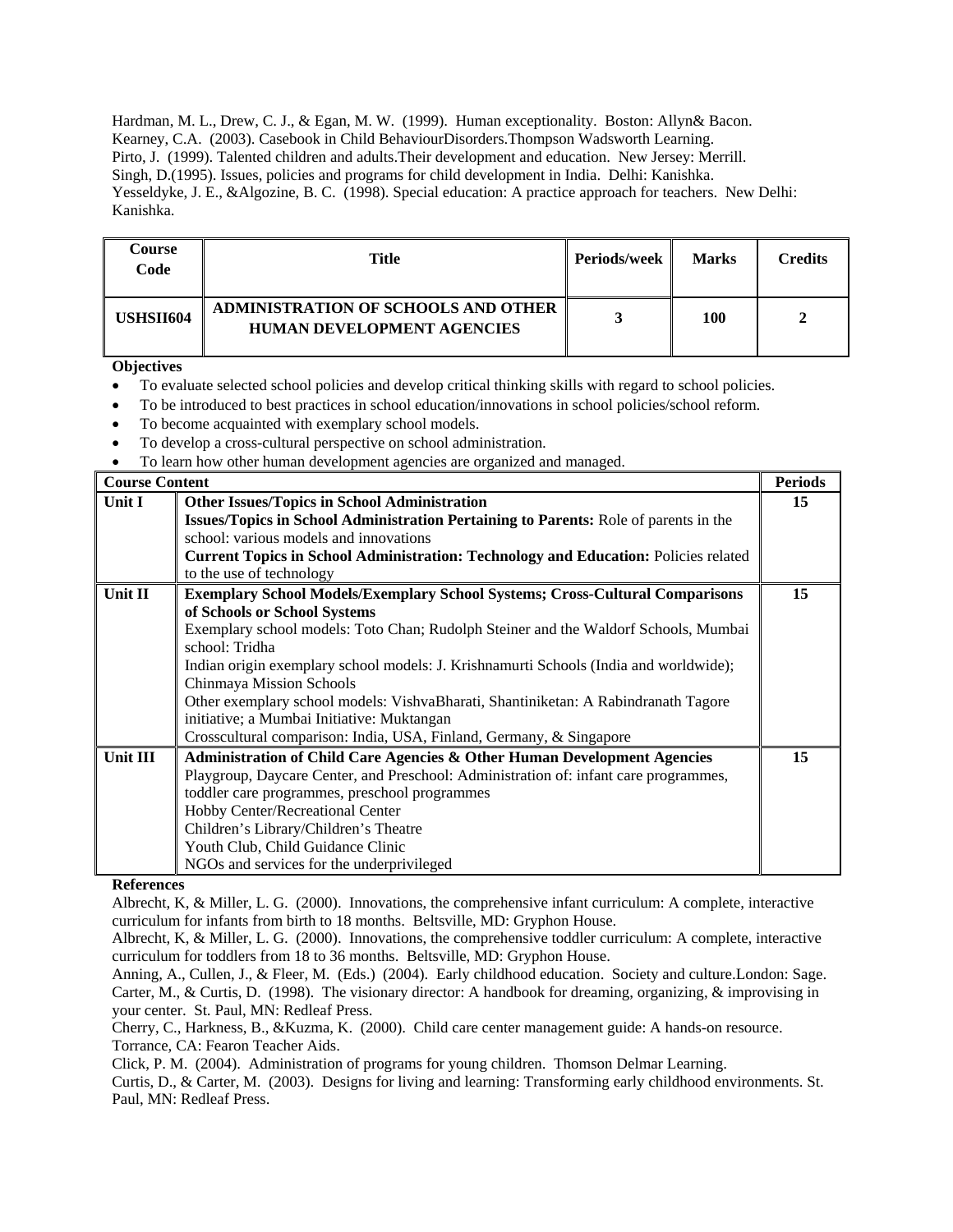Godwin, A., &Schrag, L. (1996). Setting up for infant/toddler care: Guidelines for centers and family child care homes. Washington, DC: NAEYC

Greenman, J, &Stonehouse, A. (1996). Prime times: A handbook for excellence in infant and toddler care. St. Paul, MN: Redleaf Press.

Gupta, A. (2006). Early childhood education, postcolonial theory, and teaching practices in India. NY: Palgrave, Macmillan.

Koralek, D. G. (1995). The what, why, and how of high-quality early childhood education: A guide for on-site supervision. Washington, DC: NAEYC.

Leeper, S. H., Witherspoon, R. L., & Day, B. (1984). Good schools for young children. NY: Macmillan.

Morgan, G. G. (1999). The bottom line for children's programs: What you need to know to manage the money. Beltsville, MD: Gryphon House.

Mosley, J. (2001). Working towards a whole school policy on self-esteem and positive behavior. Wiltshire, England: Positive Press.

Mosley, J. (2003). Quality circle time in the primary classroom. Your essential guide to enhancing self-esteem, self-discipline and positive relationships.Cambridge, UK: LDA.

NAEYC. (1997). Developmentally appropriate practice in early childhood programs. Washington, DC: NAEYC. Neugebauer, B., &Neugebauer, R. (Eds.) (1998). The art of leadership: Managing early childhood organizations. Redmond, WA: Exchange Press

Olds, A. R. (2001). Child care design guide. New York: McGraw-Hill.

Ramji, M. T., Goyal, B. R., &Banerji, U. (1972). Pre-primary institutions—their supervision. A handbook for supervisory staff.New Delhi: NCERT.

Ryan, B. A., Adams, G. R., Gullotta, T. P., Weissberg, R. P., & Hampton, R. L. (Eds.) (1995). The family-school connection. Theory, research, and practice.Thousand Oaks, CA: Sage.

Sciarra, D. S., &Dorsey, A. G. (2002). Developing and administering a child care center. Thomson Delmar Learning.

Schiller, P. M., & Dyke, P. (2001). The practical guide to quality child care. Beltsville, MD: Gryphon House. Shlomo, S., Shachar, H., & Levine, T. (1999). The innovative school: Organisation and instruction.Bergin& Garvey.

Titus, A. (2001). Citizen schools. A practical guide to education for citizenship and personal development.London: Campaign for Learning/UNICEF.

Verna, H. (1993). Management of child development centers. NY: Macmillan.

Webster, W. G. (1994). Learner-centeredprincipalship. The principal as teacher of teachers.Praeger.

| Course<br>Code | Title                                      | <b>Periods/week</b> | <b>Marks</b> | <b>Credits</b> |
|----------------|--------------------------------------------|---------------------|--------------|----------------|
| USHSII605      | <b>FAMILY RELATIONS AND FAMILY WELFARE</b> |                     | 100          |                |

- To study diversity, challenges and strengths in family types and processes.
- To comprehend the challenges associated with the interface of the family with external institutions such as media, work and health.
- To examine policies, laws, interventions and services for children, youth, women and families.

| <b>Course Content</b> |                                                                                            | <b>Periods</b> |
|-----------------------|--------------------------------------------------------------------------------------------|----------------|
| Unit I                | <b>Diverse and Dysfunctional Families</b>                                                  | 15             |
|                       | <b>Diverse families:</b>                                                                   |                |
|                       | <b>Optimal Functioning Families: Diversity and Complexity</b>                              |                |
|                       | Contemporary Two-Parent Families: Strengths and Challenges                                 |                |
|                       | Multi-Generation and Joint Families: Diversity, Strengths and Challenges                   |                |
|                       | Divorce, Remarriage and Reconstituted Families: The impact of divorce on children and      |                |
|                       | adults: short-term and long-term, Coping strategies: Effective and ineffective, Remarriage |                |
|                       | and reconstituted family dynamics, Impact of remarriage and reconstitution on children     |                |
|                       | and adults                                                                                 |                |
|                       | Diversity, Strength, and Challenges of Single-Parent Households                            |                |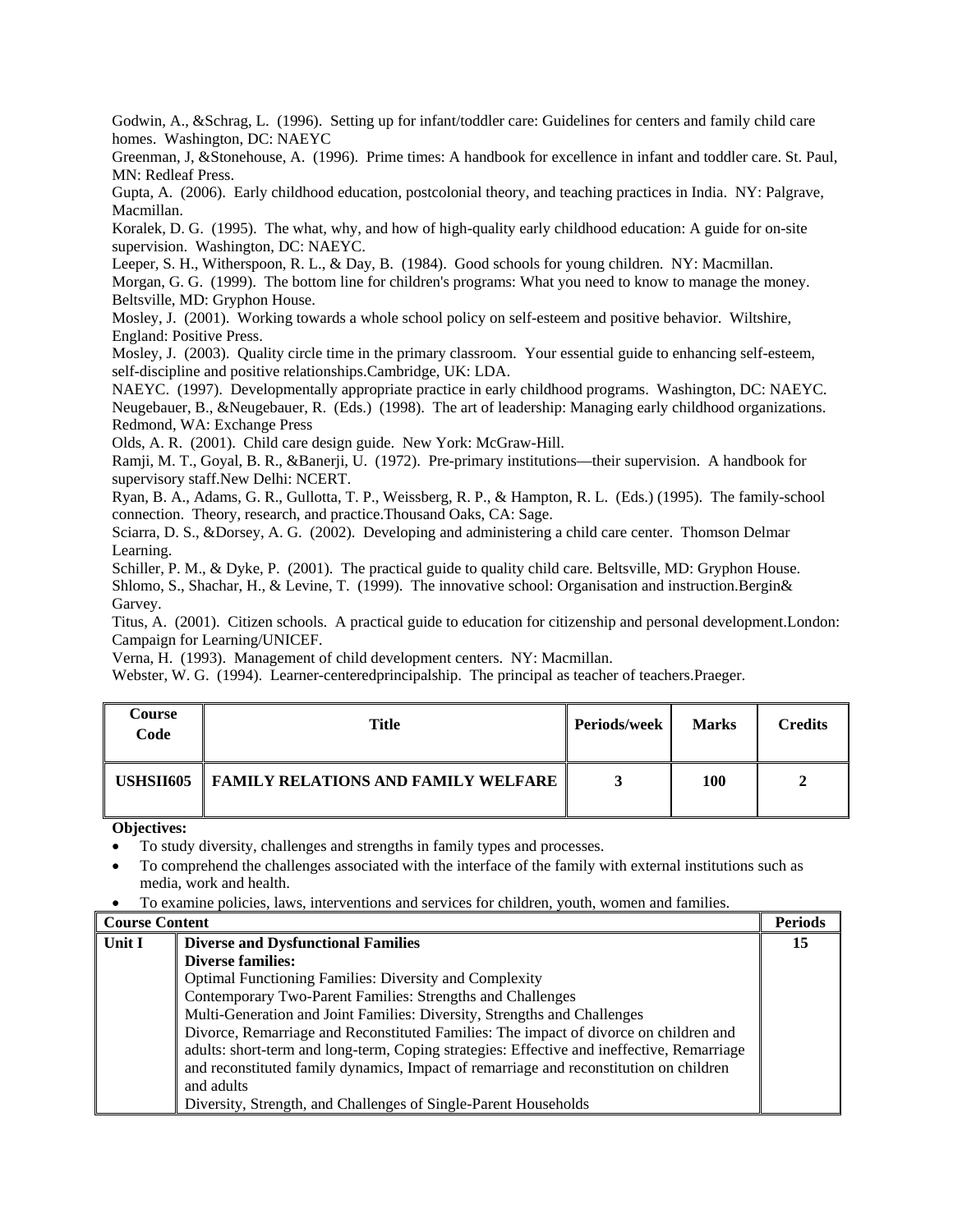|          | Adoptive Families - Characteristics and well-being                                        |    |
|----------|-------------------------------------------------------------------------------------------|----|
|          | <b>Dysfunctional families:</b>                                                            |    |
|          | Spouse abuse (physical, emotional, and/or sexual)                                         |    |
|          | Child abuse (physical, emotional, and/or sexual)                                          |    |
| Unit II  | <b>Family and External Institutions</b>                                                   | 15 |
|          | Media-Family Interface: The Wired Family (Television, movies, and the Internet): New      |    |
|          | Directions in Family and Media Research                                                   |    |
|          | Work-Family Interface: Employees "Without" Families: Discourses of Family as an           |    |
|          | External Constraint to Work-Life Balance, Work and Family: The interaction between        |    |
|          | paid labor, unpaid labor, and the family, The roles women and men play in the workplace   |    |
|          | and in the home as a function of gender, ethnicity, and history, Changing trends: Towards |    |
|          | gender equity?                                                                            |    |
|          | Health Care–Family Interface: Families Experiencing Acute Health Issues and Chronic       |    |
|          | Health Issues (physical and/or mental), Family caregiving                                 |    |
|          |                                                                                           |    |
| Unit III | Child and Family Welfare in India: A Summary                                              | 15 |
|          | Role of the Government: The Indian Family Welfare Programme: Family welfare policy        |    |
|          | and programme in India: A package of essential reproductive and child health services     |    |
|          | Role of Voluntary Agencies and Community Agencies (NGOs)                                  |    |
|          | Critique of the Child and Family Welfare Programmes/Services, Policies and related Laws   |    |
|          | in India                                                                                  |    |

Bernades, J. (1997). Family studies: An introduction. Routledge.

Kumar, A. (2006). Women and family welfare. Eastern Book Corp.

Measham, A. R., & Heaver, R. A. (1996). India's family welfare program. Moving to a reproductive and child health approach.World Bank.

Roy, P. K. (2003). Family diversity in India. Patterns, practices and ethos.Gyan.

Shireman, J. F. (2003). Critical issues in child welfare.Columbia University.

Steel, L., & Kidd, W. (2001). The family. England: McMilla

Sussman, M., Steinmetz, S. K., & Peterson, G. W. (1999). Handbook of Marriage and the family. New York: Plenum.

Wallace, H. (2002). Family violence. Legal, medical and social perspectives.Boston: Allyn& Bacon.

Walsh, F. (Ed.) (2002). Normal family processes. Growing diversity and complexity.New York: Guilford.

Wallace, H. (2002). Family violence. Legal, medical and social perspectives.Boston: Allyn& Bacon.

Walsh, F. (Ed.) (2002). Normal family processes. Growing diversity and complexity.New York: Guilford.

| <b>Course</b><br>Code | <b>Title</b>                                                         | <b>Periods/week</b> | <b>Marks</b> | <b>Credits</b> |
|-----------------------|----------------------------------------------------------------------|---------------------|--------------|----------------|
| USHSII606             | <b>PART A: SOCIAL PSYCHOLOGY</b>                                     |                     | 100          |                |
|                       | <b>PART B: THEORIES OF HUMAN BEHAVIOUR</b><br><b>AND DEVELOPMENT</b> |                     | 100          |                |

## **PART A: SOCIAL PSYCHOLOGY**

- To familiarize students with other content areas of social psychology (prejudice, interpersonal attraction, aggression, altruism, etc.).
- To help students understand the behaviour of individuals in groups, group dynamics and group processes.
- To encourage students to practically apply theories of social behaviour in their day-to-day lives.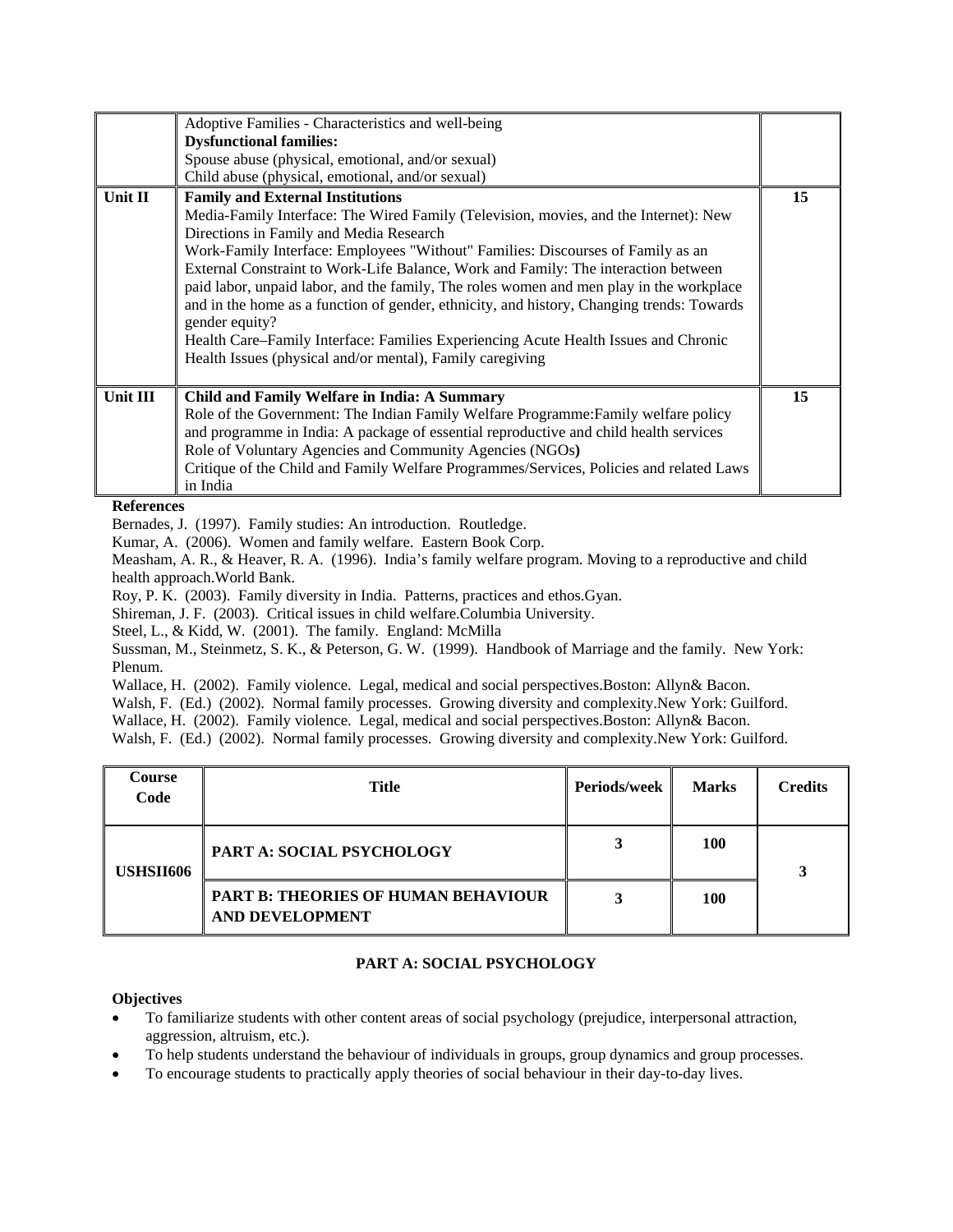| <b>Course Content</b> |                                                                                             | <b>Periods</b> |
|-----------------------|---------------------------------------------------------------------------------------------|----------------|
| <b>Unit I</b>         | <b>Social Influence</b>                                                                     | 15             |
|                       | <b>Group Influence</b>                                                                      |                |
|                       | Types of groups                                                                             |                |
|                       | Effects of the group on individual behaviour (social facilitation, social loafing, de-      |                |
|                       | individuation)                                                                              |                |
|                       | Decision-making in groups (group polarisation, group think, minority influence)             |                |
|                       | Leadership                                                                                  |                |
| Unit II               | <b>Social Relations: Prejudice, Attraction and Intimacy</b>                                 | 15             |
|                       | Prejudice                                                                                   |                |
|                       | Definition of prejudice                                                                     |                |
|                       | Pervasiveness of prejudice                                                                  |                |
|                       | Sources of prejudice (social, emotional, cognitive)                                         |                |
|                       | Overcoming prejudice                                                                        |                |
|                       | <b>Attraction: Liking and Loving Others</b>                                                 |                |
|                       | Factors affecting interpersonal attraction (physical attractiveness, proximity, similarity, |                |
|                       | competence, reciprocity)                                                                    |                |
|                       | Loving (passionate love, compassionate love)                                                |                |
|                       | What enables relationships to endure                                                        |                |
|                       | Ending relationships                                                                        |                |
| <b>Unit III</b>       | <b>Social Relations: Aggression &amp; Altruism</b>                                          | 15             |
|                       | <b>Aggression</b>                                                                           |                |
|                       | Definition and nature of aggression                                                         |                |
|                       | Influences on aggression                                                                    |                |
|                       | Reducing aggression                                                                         |                |
|                       | <b>Altruism</b>                                                                             |                |
|                       | Definition of altruism                                                                      |                |
|                       | Theories of altruism                                                                        |                |
|                       | Conditions affecting helpfulness (personal and situational influences on helping)           |                |
|                       | Promoting altruism                                                                          |                |

Baron,R., & Byrne, D. (2004). Social Psychology. (10thed) . New Delhi: Pearson Education Inc

Franzoi, S.L. (2006). Social Psychology (4thed) . New York: McGraw-Hill.

Michener, H. A., & Delamater, J. D.(1999). Social Psychology (4th Ed.). New York: Harcourt Inc.

Myers, D. G. (2005). Social Psychology (8th Ed.). New York: McGraw-Hill.

Shelly, T., Peplau, L & Sean, D. ( 2006). Social Psychology (12thed). New Delhi: Pearson Education Inc.

Worchel, S., Cooper, J., Goethals, G.R., & Olson, J.M.(2000). Social Psychology.Belmont CA: Wadsworth/Thomson Learning.

## **PART B: THEORIES OF HUMAN BEHAVIOUR AND DEVELOPMENT**

- To have students value the role of theories in comprehending human behaviour and development.
- To facilitate in students an understanding of the theories in human development and their application in day-today life.

| <b>Course Content</b> |                                                      | <b>Periods</b> |
|-----------------------|------------------------------------------------------|----------------|
| Unit I                | <b>Neobehaviorism</b>                                | 15             |
|                       | Albert Bandura-A social cognitive theory of learning |                |
|                       | Biographical sketch                                  |                |
|                       | Bandura's classic researches                         |                |
|                       | Key concepts in Bandura's theory                     |                |
|                       | Application and evaluation                           |                |
| <b>Unit II</b>        | The Cognitive and Moral Perspectives                 | 15             |
|                       | Jean Piaget—A theory of cognitive development        |                |
|                       | Biographical sketch                                  |                |
|                       | Key concepts in Piaget's theory                      |                |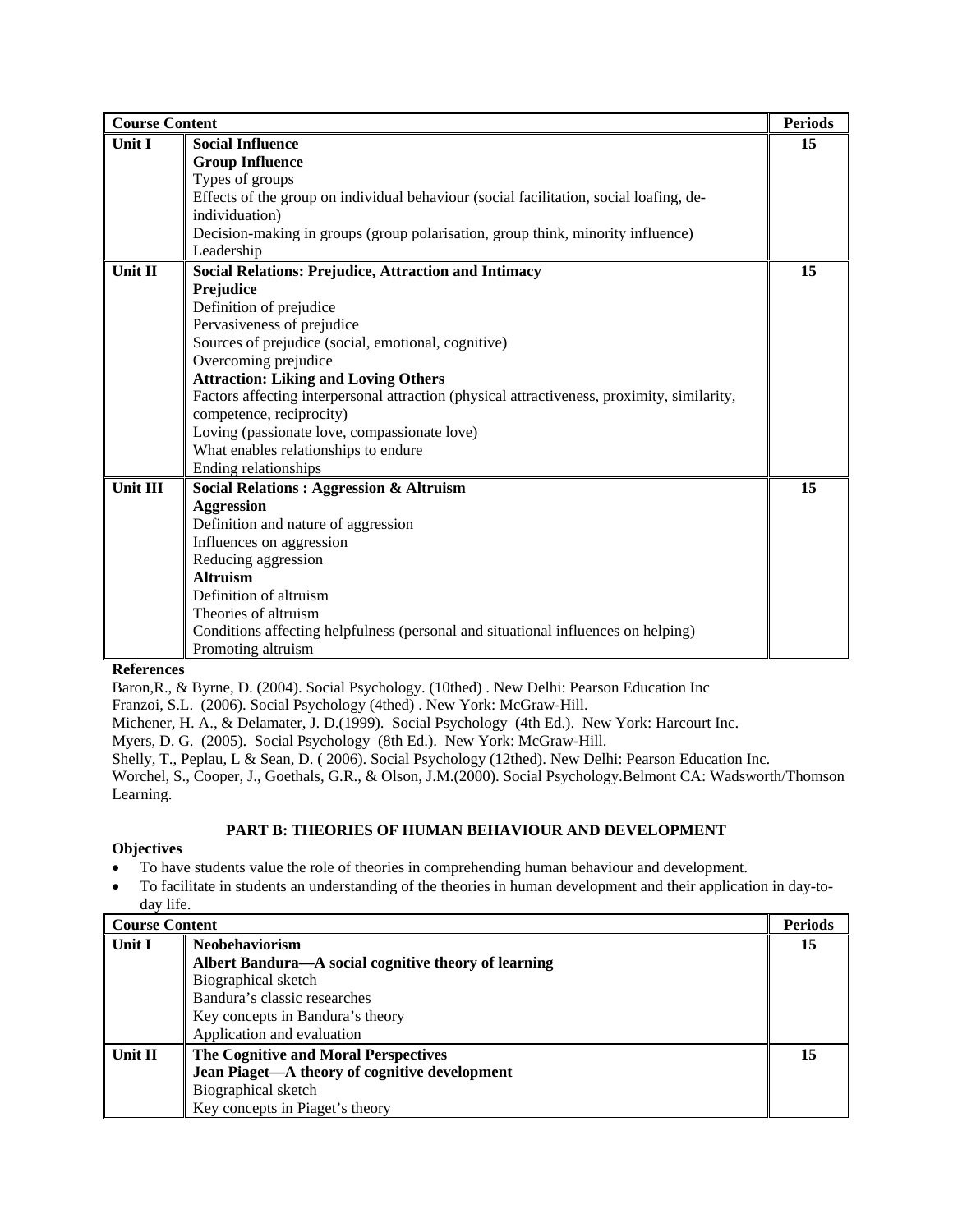|          | Stages and levels of development                |    |
|----------|-------------------------------------------------|----|
|          | Application and evaluation                      |    |
|          | Lawrence Kohlberg—A theory of moral development |    |
|          | Biographical sketch                             |    |
|          | Stages and levels of moral development          |    |
|          | Application and evaluation                      |    |
| Unit III | <b>The Ecological Perspective</b>               | 15 |
|          | UrieBronfenbrenner-A bioecological theory       |    |
|          | Biographical sketch                             |    |
|          | Key concepts in Bronfenbrenner's theory         |    |
|          | Application and evaluation                      |    |

Baldwin, A. (1980). Theories of child development. New York: Wiley.

Erikson, E. H. (1963). Childhood and society. New York: W.W. Warton.

Green, M. (1989). Theories of human development: A comparative approach. New Jersey: Prentice Hall.

Hjelle, L. A., & Ziegler, D. J.(1992). Personality theories: Basic assumptions, research and application. New York: McGraw Hill.

Thomas, M. (2000).Comparing theories of child development.(5th Ed.). California: Belmont.

| <b>Course</b><br>Code | Title                                                                     | Periods/week | <b>Marks</b> | <b>Credits</b> |
|-----------------------|---------------------------------------------------------------------------|--------------|--------------|----------------|
| USHSIIP601            | PART A: DEVELOPMENTALLY APPROPRIATE<br><b>PRACTICE</b>                    |              | 25           |                |
|                       | <b>PART B: EXCEPTIONAL CHILDREN</b>                                       |              | 25           |                |
|                       | PART C: ADMINISTRATION OF SCHOOLS AND<br>OTHER HUMAN DEVELOPMENT AGENCIES |              | 25           |                |
|                       | <b>PART D: CHILDREN'S LITERATURE</b>                                      |              | 25           |                |

## **PART A: DEVELOPMENTALLY APPROPRIATE PRACTICE**

## **Objectives**

• To create awareness in students about best practices in Human Resource Development.

• To facilitate students in learning skills in planning, executing and evaluating workshops/activities for varied target groups in diverse Human Development agencies (e.g., Old age homes, HR departments of companies).

|                | <b>Course Content</b>                                                                                                                                                                                                 |    |
|----------------|-----------------------------------------------------------------------------------------------------------------------------------------------------------------------------------------------------------------------|----|
| <b>Unit I</b>  | <b>INTRODUCTION TO BEST PRACTICES IN HUMAN RESOURCE</b><br><b>DEVELOPMENT</b>                                                                                                                                         | 15 |
|                | Creating awareness (through resource persons/experts working in the respective fields) on best                                                                                                                        |    |
|                | practices in the area of Human Resource Development.                                                                                                                                                                  |    |
|                | Visits to various organizations with excellent utilization of Human Resources.                                                                                                                                        |    |
| <b>Unit II</b> | WORKSHOPS ON SOFT-SKILLS IN HUMAN DEVELOPMENT AGENCIES<br>Plan, execute and evaluate workshops on Soft Skills (e.g.: Team building; Leadership;<br>Time/Stress Management).                                           | 15 |
| Unit III       | <b>ACTIVITIES FOR VARIED TARGET GROUPS IN DIVERSE HUMAN</b><br>DEVELOPMENT AGENCIES<br>Plan, execute and evaluate activities for varied target groups in diverse Human Development<br>agencies (e.g., old age homes). | 15 |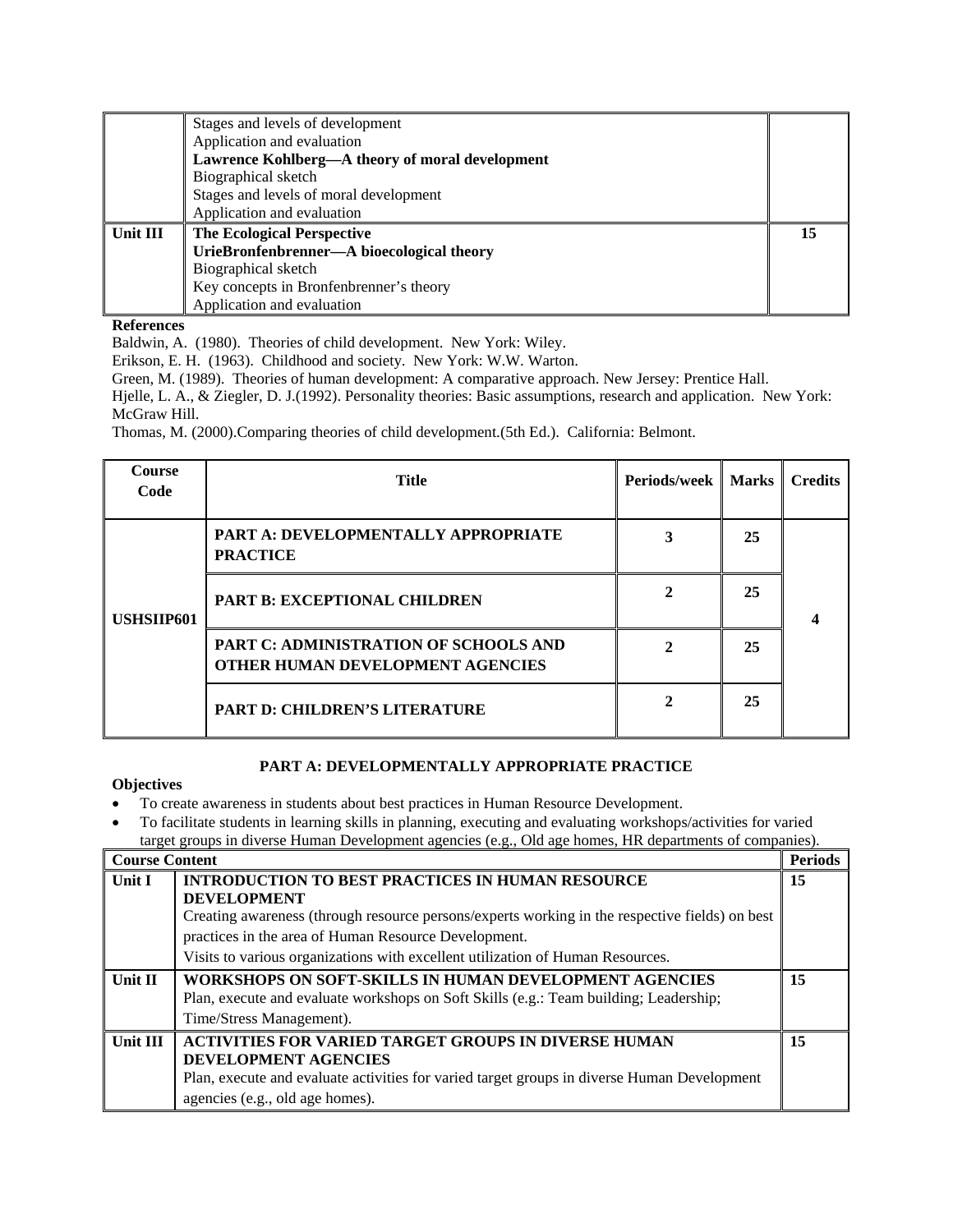## **PART B: EXCEPTIONAL CHILDREN**

#### **Objectives**

- To expose students to different settings and institutions catering to the needs of special children.
- To acquaint students with selected tests for assessing exceptionality.
- To facilitate in students sensitivity towards children with special needs through analysing and evaluating films with exceptionality.

| Course Content      |                                                                                                                                                                             | <b>Periods</b> |
|---------------------|-----------------------------------------------------------------------------------------------------------------------------------------------------------------------------|----------------|
| $\parallel$ Unit I  | Visiting centres and institutions (taught in theory) offering services to special children and                                                                              |                |
|                     | preparing a profile of the institute and making a presentation.                                                                                                             |                |
|                     | Screening of movies on exceptionality and having students submit their reflection.                                                                                          |                |
| $\parallel$ Unit II | Observing the following aids used by children with exceptionality and submitting a report on<br>any one (e.g., Braille, Hearing aids, Sign language, Communication Boards). |                |
|                     | Conducting a lesson in a special school.                                                                                                                                    |                |

## **PART C: ADMINISTRATION OF SCHOOLS AND OTHER HUMAN DEVELOPMENT AGENCIES**

## **Objectives**

To provide students with skills in:

- examining and evaluating the framework of administration in human development agencies other than schools,
- identifying exemplary features of administration in such agencies, and,
- selecting/designing best practices in such agencies.

|              | <b>Course Content</b>                                                                    | <b>Periods</b> |
|--------------|------------------------------------------------------------------------------------------|----------------|
| Unit I       | <b>CounsellingCentres/Counselling Services</b>                                           | 15             |
|              | Introduction to counselling services                                                     |                |
|              | Devising a framework to conceptualise, evaluate and innovate counsellingservices         |                |
|              | Visits to CounsellingCentres in Schools/Counsellors                                      |                |
|              | Exemplary examples: Indian and non-Indian                                                |                |
|              | Sessions/workshops by resource persons                                                   |                |
|              | <b>NGOs in General</b>                                                                   |                |
|              | Introduction to NGOs                                                                     |                |
|              | How to set up an NGO                                                                     |                |
|              | Exemplary examples: Indian and non-Indian                                                |                |
|              | Sessions/workshop by resource person                                                     |                |
|              | <b>Introduction to Youth Services</b>                                                    |                |
|              | Introduction to youth services                                                           |                |
|              | Devising a framework to conceptualise, evaluate and innovate youth services/youth        |                |
|              | programmes                                                                               |                |
| Unit         | <b>Youth Services</b>                                                                    | 15             |
| $\mathbf{H}$ | Exemplary examples: Indian and non-Indian                                                |                |
|              | Debates enabling best practices in youth services                                        |                |
|              | Sessions/workshops by resource persons                                                   |                |
|              | Visits to a Youth Service Agency to Study Innovative Youth Services                      |                |
|              | <b>Services for the Elderly</b>                                                          |                |
|              | Introduction to services for the elderly                                                 |                |
|              | Devising a framework to conceptualise, evaluate and innovate services/programmes for the |                |
|              | elderly                                                                                  |                |
|              | Debates enabling best practices in services/programmes for the elderly                   |                |
|              | Exemplary examples: Indian and non-Indian                                                |                |
|              | Visits to agencies/organisations serving the elderly                                     |                |
|              | Sessions/workshops by resource persons                                                   |                |
|              | Planning/Preparation for an event for Underprivileged Children and Youth                 |                |
|              | Brainstorming                                                                            |                |
|              | Preparation for event (event will be conducted later)                                    |                |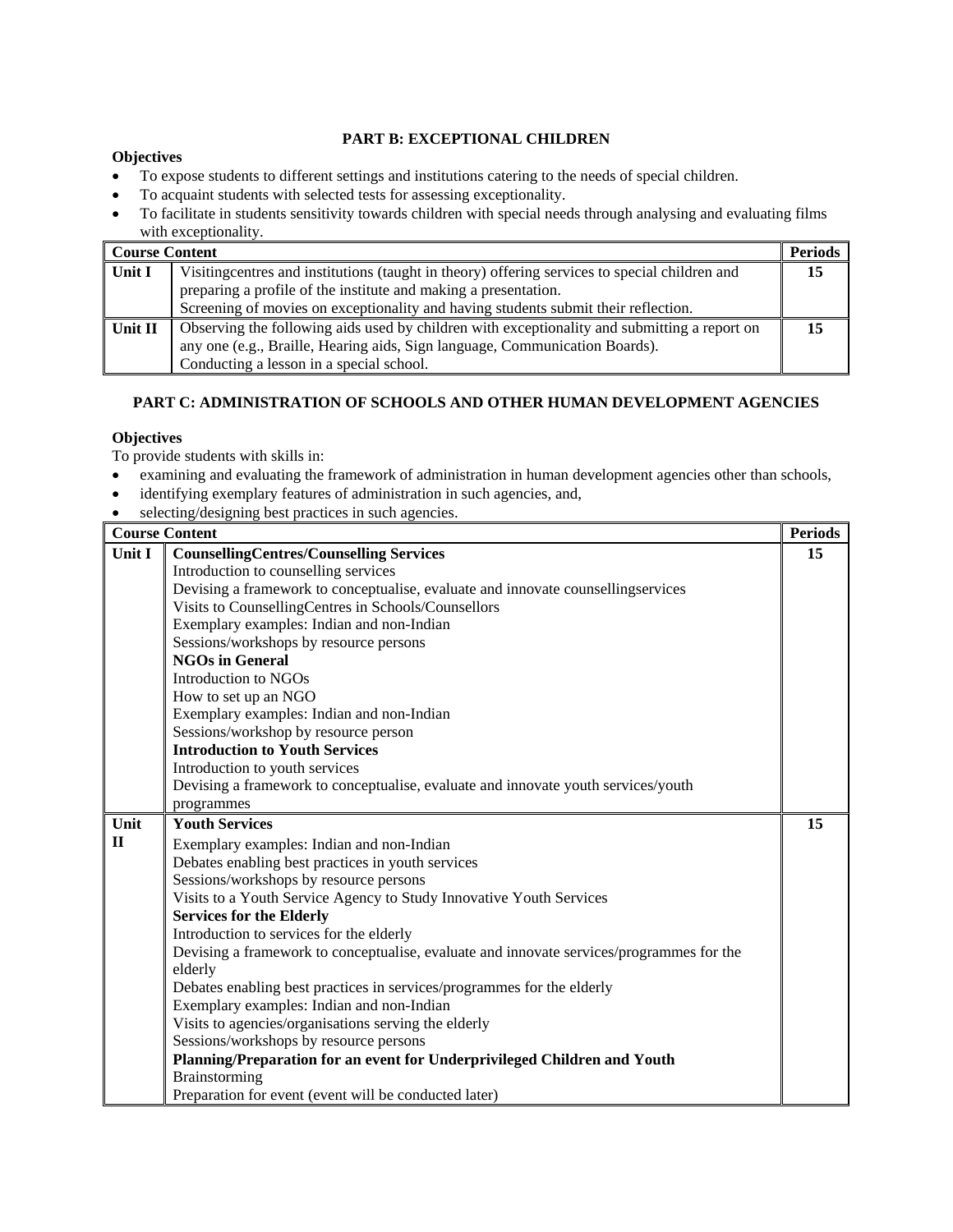| <b>Designing Best Practices (Assignment)</b><br>Designing best practices for one of the following: |
|----------------------------------------------------------------------------------------------------|
| Counselling services                                                                               |
| Youth services                                                                                     |
| Services for the elderly                                                                           |
| Other NGOs                                                                                         |

## **PART D: CHILDREN'S LITERATURE**

#### **Objectives**

To provide students with skills in selecting and evaluating children's books/related educational software.

|         | <b>Course Content</b>                                                                            |    |
|---------|--------------------------------------------------------------------------------------------------|----|
| Unit I  | Introduction and Visit to Children's Library and or Children's Book Store                        | 15 |
|         | Descriptive and evaluative assessment through a visit to a children's library/book store: Target |    |
|         | groups                                                                                           |    |
|         | Programs, activities, different sections                                                         |    |
|         | No. of staff and hierarchy; functioning                                                          |    |
|         | Décor/furniture, design/layout                                                                   |    |
|         | Membership fees; duration/timings                                                                |    |
|         | Collaboration and linkages with other libraries/bookstores                                       |    |
| Unit II | <b>Designing Children's Books or Related Educational Software and Presentation</b>               | 15 |
|         | Features to keep in mind (e.g., content, layout, target group, cost, text versus pictures)       |    |
|         | Planning the designing                                                                           |    |
|         | Making the book or software                                                                      |    |